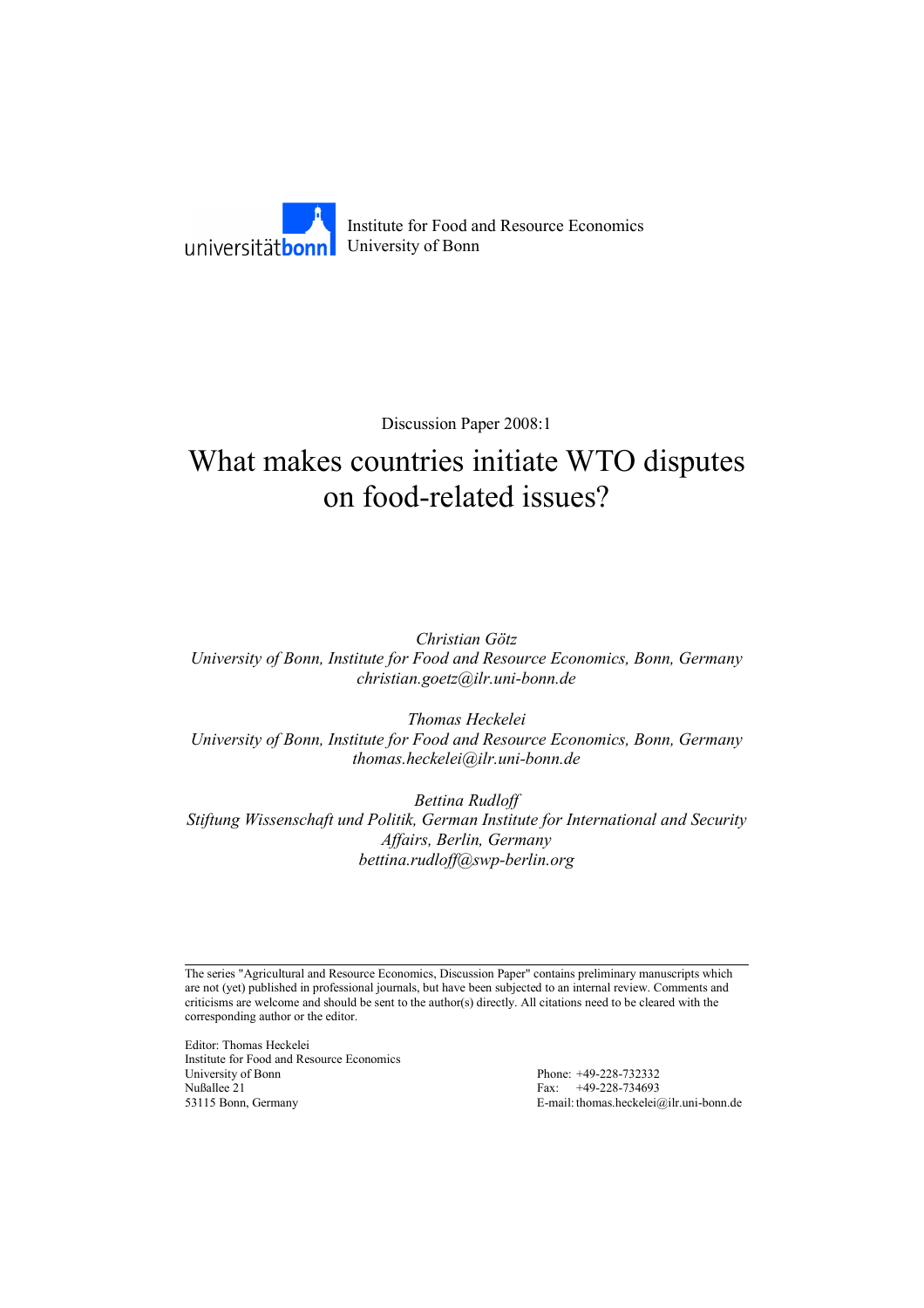# What makes countries initiate WTO disputes on foodrelated issues?

*Christian Götz, Thomas Heckelei, Bettina Rudloff* 

#### **Abstract**

This paper analyses relevant determinants for the probability to initiate a dispute on policy measures under the World Trade Organization (WTO) dispute settlement system. The empirical analysis differs from existing assessments by focusing on agri-food related disputes and provides a more in-depth analysis of specific country and sectoral characteristics not considered in previous studies. Contrary to recent analyses of overall trade disputes, the results show that some determinants such as legal capacity and monetary means are not statistically significant. Own protectionist behaviour, endured protectionism, and the duration of WTO membership, however, could be identified as relevant determinants with the expected direction of impact.

**Keywords:** WTO dispute, agri-food sector, binary choice model. **JEL-classification:** C12, C13, F13

#### **1 Introduction**

The dispute settlement system of the World Trade Organization (WTO) was set into force as a part of the WTO Agreement on January 1, 1995. It is the device for the resolution of conflicts arising between Members over the interpretation of their commitments under the regime of the organization. Dispute settlement must be self-enforcing, i.e. from the consultation to the potential compliance phase all actions are driven by Members. Referred to as the "central pillar of the multilateral trading system" (WTO, 2007a) the design of the WTO dispute settlement system is central to the debate on institutional reforms of the WTO and has also been under negotiation at the current WTO Doha round of negotiations. A major desire is to make the settlement system more effective and to allow for the appropriate consideration of developing countries' demands. Reform proposals span a wide field from tightening time frames regarding panel proceedings over more effectively dealing with compliance and compensation procedures to assistance for developing countries ensuring their equality of opportunity (PETERSMANN, 2003). However, the understanding of the factors that drive the system is required for targeted improvement.

The question addressed in this paper is, therefore, which Members' characteristics explain their activity as complainants in WTO food-related trade disputes. Compared to previous empirical studies, this investigation provides an in-depth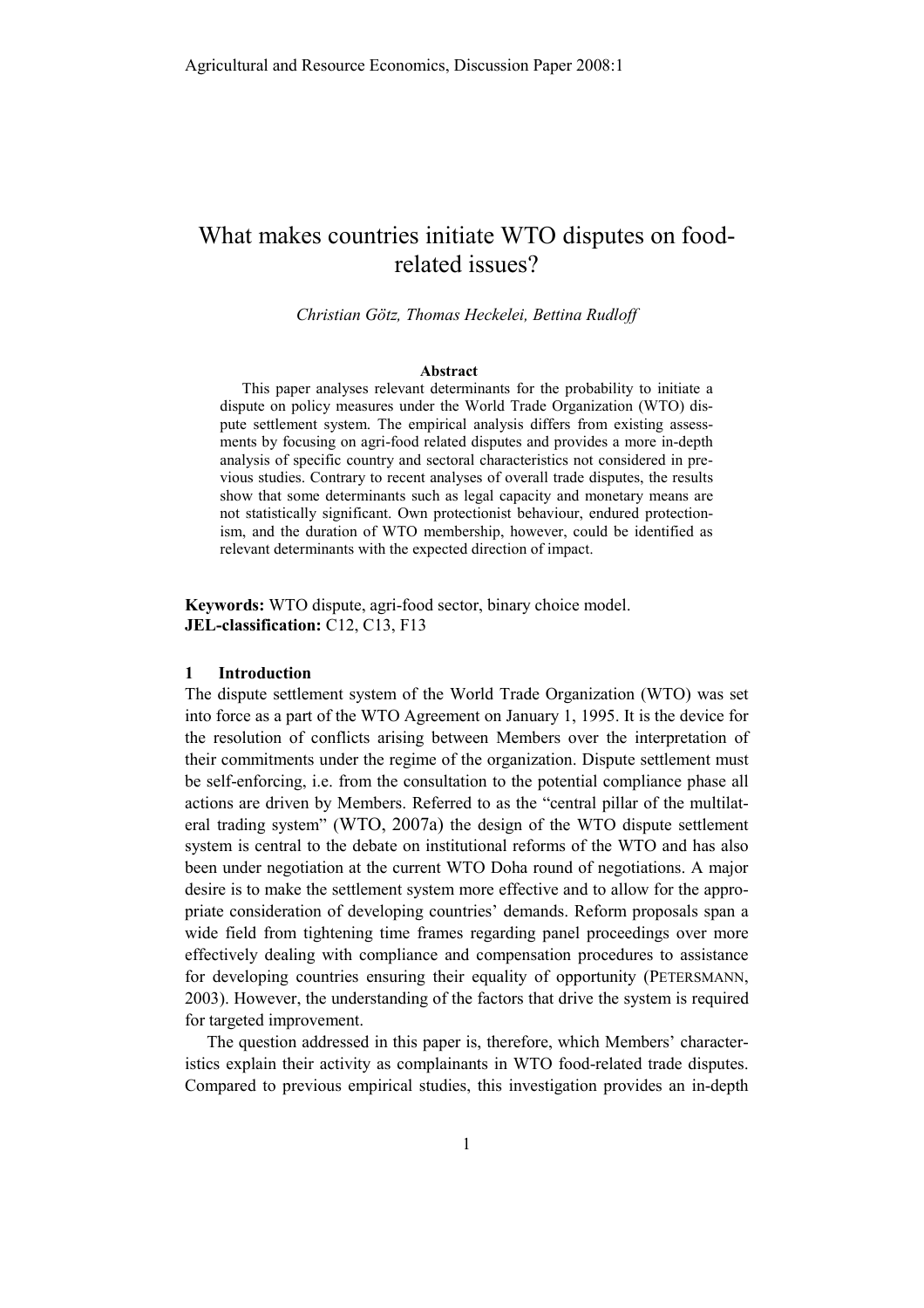analysis of food-related disputes and considers new potential determinants that may supplement the understanding of what drives the use of the dispute settlement system. The empirical investigation is based on a dispute distribution model developed and employed by HORN ET AL. (1999).

This paper is organised as follows: After a short description of the WTO dispute settlement's features and the food-related caseload of the investigation period, a survey on existing empirical studies is provided. The model specification, including a discussion of considered determinants, is described in the next chapter. Statistical implementation and estimation results are subsequently presented before concluding.

# **2 Facts and figures on WTO dispute settlement**

All Members are provided with equal right to seek adjudication through the WTO dispute settlement system. Acceptable reasons for filing a complaint are a trading partner's measures that nullify the benefits or impair the attainment of any objective of one or more of the WTO Agreements. The system's rules and procedures generally are administered by the General Council, i.e. the plenary meeting of the WTO at the level of governmental officials, which turns itself into the Dispute Settlement Body when adjudicating trade disputes. Dispute settlement procedures are stricter under the WTO compared to those in force under its predecessor GATT 1947. This is due to the elimination of blocking or delaying tactics through the adoption of time limits for all stages of adjudication, the implementation of standard terms of reference for panels, and an improved mechanism for enforcement of compliance with panel rulings (HOEKMAN AND KOSTEKI 2001). This is in particular owing to the implementation of the so called 'negative consensus', which means that a panel is established, a panel report adopted, or the complainant authorized to trade related retaliation unless the DSB decides by consensus to reject. $<sup>1</sup>$ </sup>

In the area of food-related disputes, 147 cases have been initiated over the period from January 1, 1995 to June 30, 2006.<sup>2</sup> Regarding country participation the figures on current and previous food-related WTO disputes reveal that the majority of cases are related to the economically advanced countries. Table 1 shows the participation pattern by development classification of the UNITED NATIONS

 $\overline{\phantom{a}}$ 

<sup>&</sup>lt;sup>1</sup> The 'Understanding on Rules and Procedures Governing the Settlement of Disputes' is laid down in Annex 2 of the 'Marrakech Agreement Establishing the World Trade Organization' from April 15, 1994.

 $2$  These 147 cases refer to nine different Agreements related to issues on food, see footnote 7.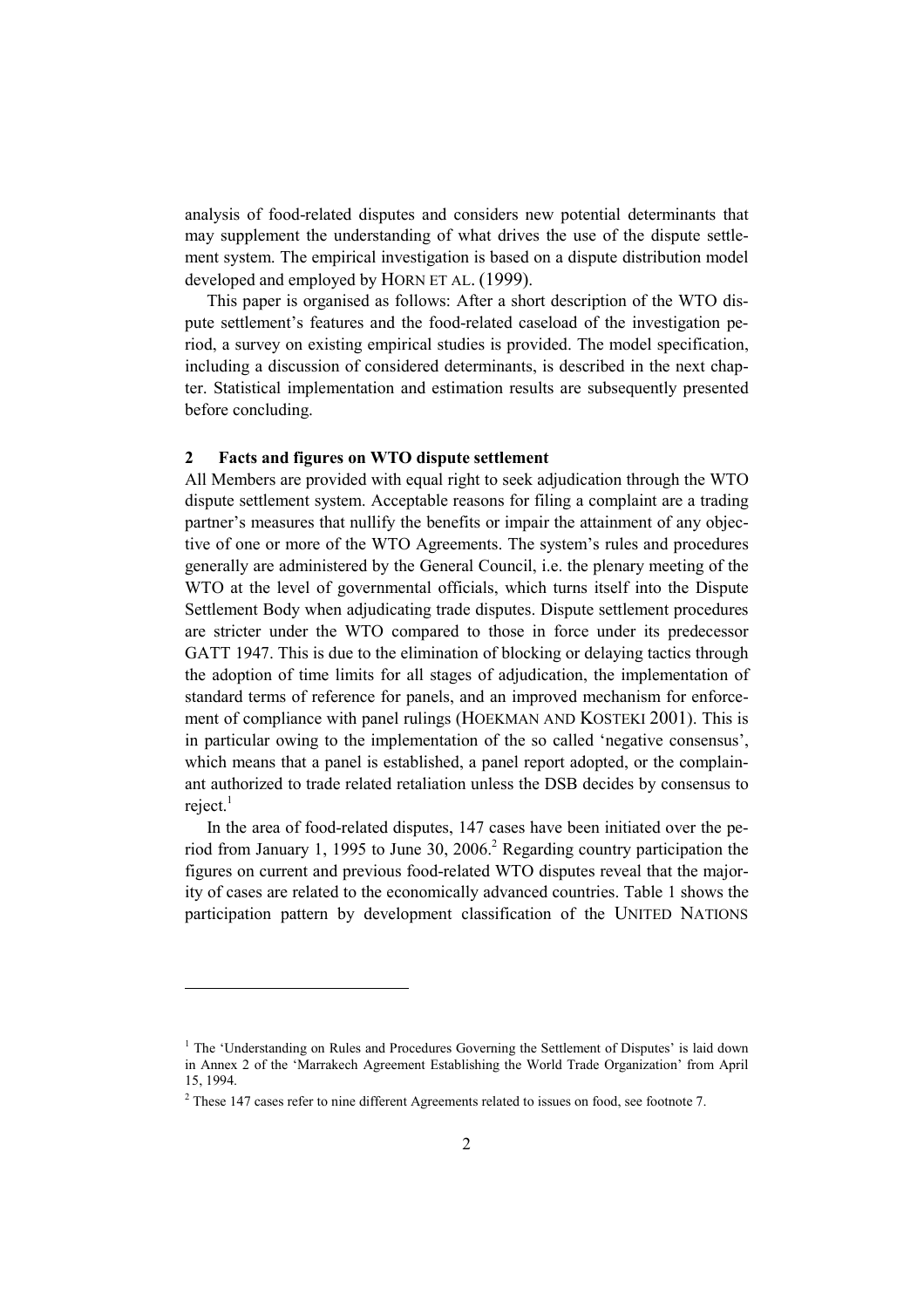$(2008)$  for the period January 1, 1995 to June 30, 2006.<sup>3</sup> The Members of the European Communities are not separately captured in the statistic, thus reducing the number of WTO Members to 134 instead of 149<sup>4</sup>.

Table 1. Food-related dispute initiations by development classification until June 30, 2006

|                 | No. of         | Share in<br>No. of |                 | Share in |
|-----------------|----------------|--------------------|-----------------|----------|
| Group           | <b>Members</b> | membership         | <b>Disputes</b> | disputes |
| Developed       |                | 0.23               | 97              | 0,66     |
| Developing      |                | 0,53               | 50              | 0,34     |
| Least Developed | 32             | 0.24               |                 |          |
| Total           | 134            |                    | 147             |          |

*Source: Own compilation based on WTO (2007b) and UNITED NATIONS (2008)* 

l

Representing 23% of the WTO membership, the group of developed countries are the most active users with 66% of all initiated food-related disputes. 34% of all disputes are initiated by the large group of developing countries. The group of Least Developed Countries<sup>5</sup> accounts for about 24% of WTO Members, but they did not use the system at all for food related issues. This is remarkable since foodsector related exports generally represents a substantial share in their export structure.

As there exists no established principle for the assignment of the developed or developing status in the United Nations system, a pattern which more precisely defines the economic status refers to the World Bank classification of income levels<sup>6</sup>. Table 2 depicts the initiation pattern related to per capita income groups.

<sup>&</sup>lt;sup>3</sup> The developing status according to the WTO is based on members' self-declaration and not on verified economic attributes.

<sup>&</sup>lt;sup>4</sup> The European Communities comprised 15 Members until April 30, 2004. Disputes of its 10 new Members from May 1, 2004 on are captured separately and not assigned to the EC in Table 1.

<sup>&</sup>lt;sup>5</sup> 32 of currently 150 WTO members are classified as Least Developed Countries. The identification of their status by the United Nations is dependent on the following economic criteria: (1) a low per capita income criterion, (2) a human resource weakness criterion and (3) an economic vulnerability criterion (United Nations, 2007).

<sup>&</sup>lt;sup>6</sup> Per capita income classification according to The World Bank (2008): Low income: \$875 or less, Lower Middle Income: \$876-3465, Upper Middle Income: \$3466-10,725, High Income: >\$10,726.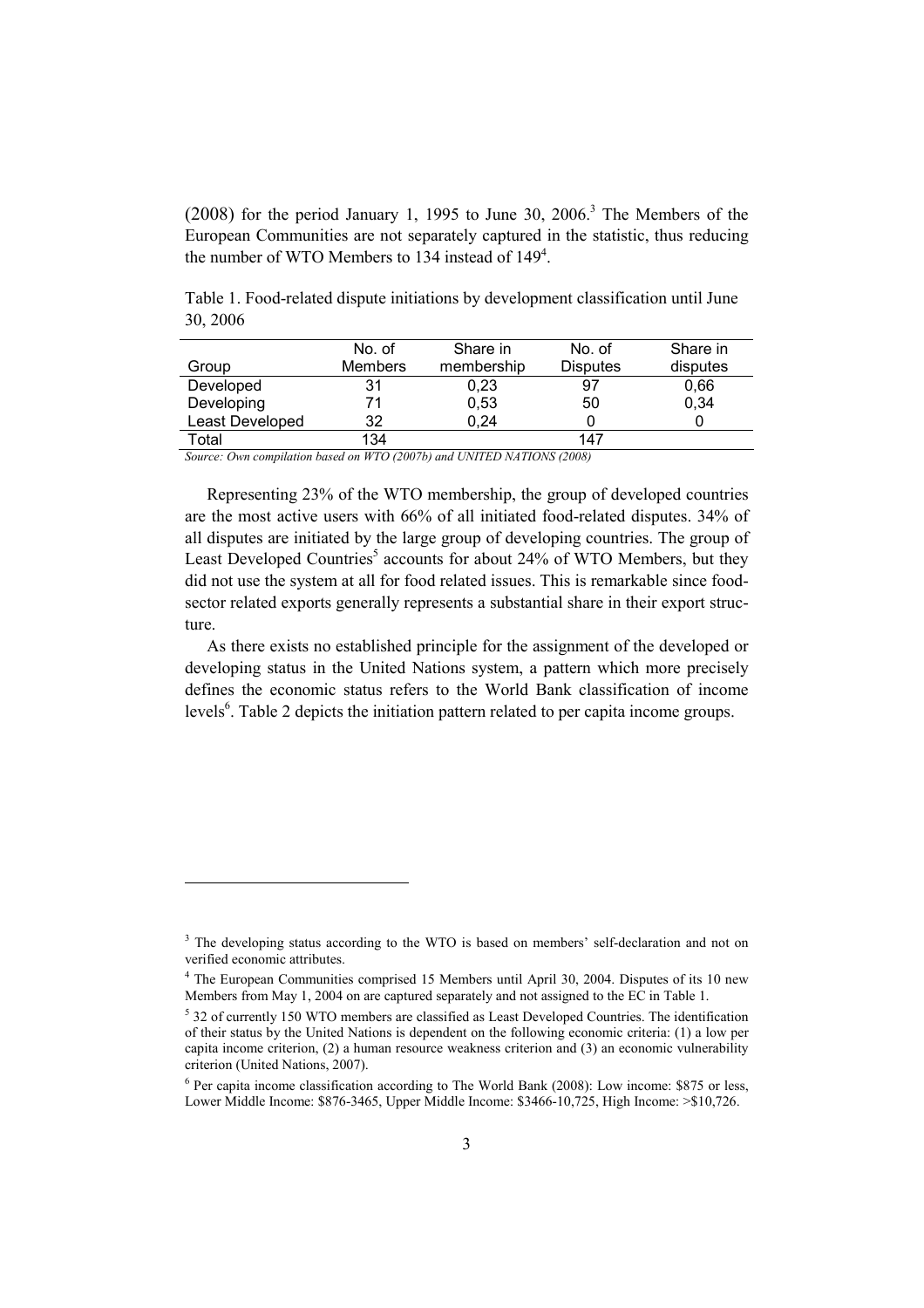Table 2. Food-related dispute initiations by per capita income classes until June 30, 2006

| Per capita income   | No. of         | Share in   | No. of Dis- | Share in |
|---------------------|----------------|------------|-------------|----------|
| class               | <b>Members</b> | membership | putes       | disputes |
| High income         | 43             | 0.32       | 5           | 0,03     |
| Upper middle income | 36             | 0.27       | 31          | 0,21     |
| Lower middle income | 30             | 0,22       | 20          | 0,14     |
| Low income          | 25             | 0.19       | 91          | 0.62     |
| Total               | 134            |            | 147         |          |

*Source: Own compilation based on WTO (2007b) and THE WORLD BANK (2008)* 

High income Members initiated 62% of all food-related disputes. Members of the Upper middle and Lower middle income groups account for about 25% of all initiated disputes, whereas Members of the Low income group are almost completely absent. The United States and the European Union dominate the High income group, followed by Canada, Australia and New Zealand. Brazil, Chile, Ecuador, Philippines and Thailand in the Middle income groups, and India in the Low income group are examples for comparatively actice users of the system.

As is evident from the brief description above, the WTO dispute settlement system's rules themselves do not discriminate between Members and offer equal opportunities for dispute initiation. Therefore, it is of some interest to investigate what are the major determinants for observing this pattern of dispute initiation across countries and whether other than the most prominent attribute "income" may influence a Member's decision to file a complaint.

# **3 Empirical analyses on general dispute initiation**

A few empirical assessments on the WTO initiation of disputes exist considering various determinants, agreements referred to, and roles in a dispute (complainant, defendant, co-complainant and interested party). Table 3 depicts their investigation period, dispute coverage, main issue of analysis and the models used. Table 4 comprises the detected influences of determinants under previous investigations.

HORN ET AL. (1999) mark the first empirical investigation by using a binomial dispute distribution model. According to their analysis the dispute initation pattern is to a large extent reflected by the pattern of export diversity and value. GDP did not reveal a significant influence, but a country's legal capacity shows a slight positive influence on its probability to complain. BESSON AND MEHDI (2004) find empirical evidence that legal capacity matters with respect to a country's likelihood to win disputes. This supports the conclusion of BUSCH AND REINHARDT (2003) that early settlements of developing countries, i.e. in the consultation stage or in the Panel stage before a ruling, are missing due to the lack of legal capacity.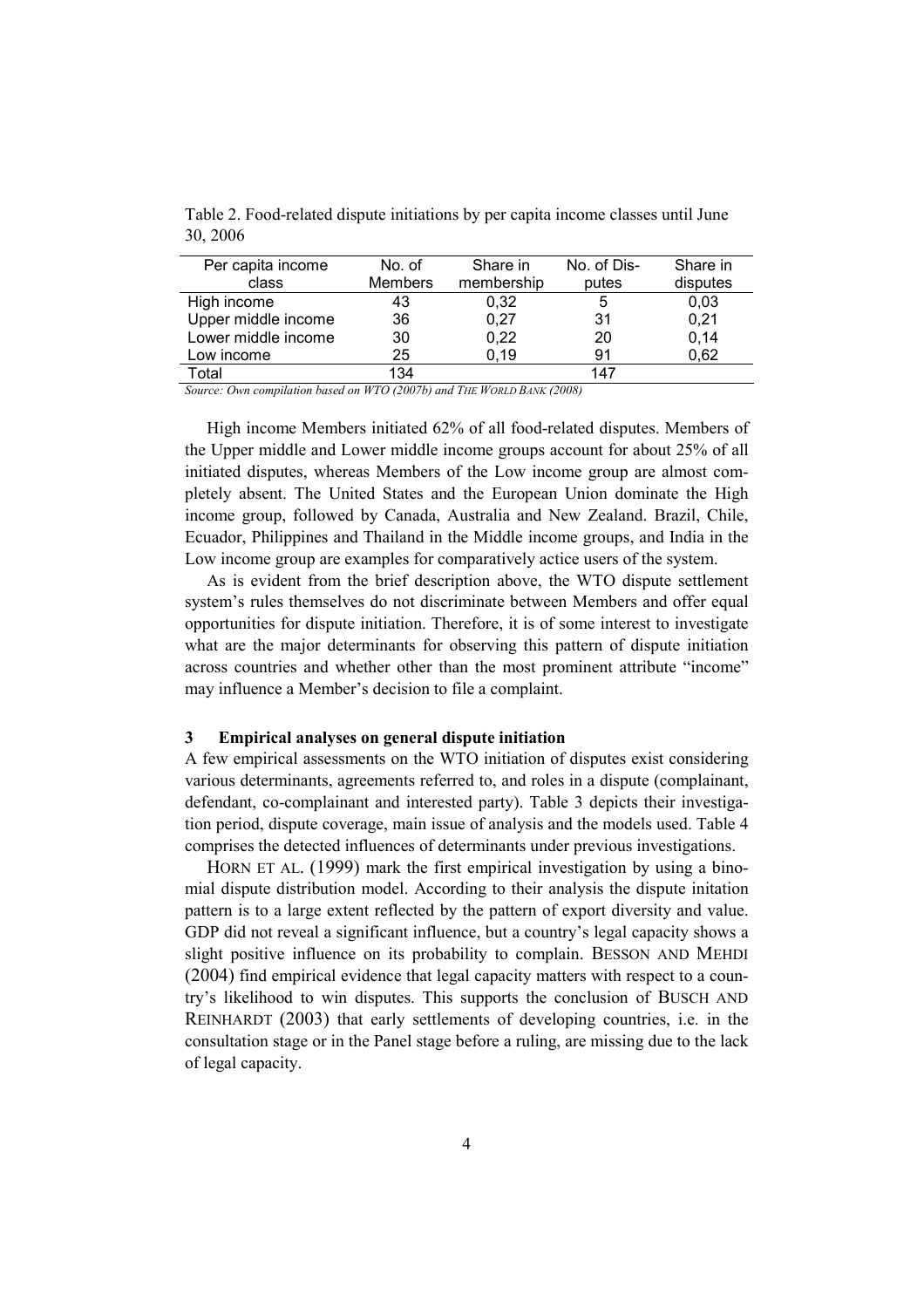Table 3. Survey on investigation period, dispute coverage, main issue and used model of previous empirical studies

| Empirical<br>study         | Investigation period and<br>dispute coverage                                                                                             | Main issue<br>of analysis                                                   | Used model                              |
|----------------------------|------------------------------------------------------------------------------------------------------------------------------------------|-----------------------------------------------------------------------------|-----------------------------------------|
| Horn et al.<br>(1999)      | WTO disputes; 1995-<br>1998; 155 complaints;<br>all agreements                                                                           | Determinants for the<br>initiation of complaints distribution model         | <b>Binomial dispute</b>                 |
| Holmes et al.<br>(2003)    | WTO disputes; 1995-<br>2002; 279 complaints;<br>all agreements                                                                           | Involvement in com-<br>plaints (both sides)<br>and success in dis-<br>putes | Descriptive statis-<br>tics             |
| Bown<br>(2004a)            | GATT & WTO disputes; Determinants for com- Linear regression<br>1973-1998; 174 com-<br>plaints; all agreements                           | pliance after trade<br>disputes                                             |                                         |
| Bown<br>(2004b)            | GATT & WTO disputes; Initiation of complaints Probit model<br>1992-2003; complaints against U.S. trade<br>against U.S. trade<br>remedies | remedies                                                                    |                                         |
| Besson and<br>Mehdi (2004) | WTO disputes; 1995-<br>2002; 40 complaints of<br>developing against<br>developed countries                                               | Success in disputes:<br>Developing against<br>developed countries           | Probit model                            |
| Bown<br>(2005)             | WTO disputes; 1995-<br>2000; 54 complaints;<br>complaints against<br>import protection on<br><b>MFN-basis</b>                            | Engagement as Co-<br>Complainant or inter-<br>ested third party             | Ordered multi-<br>nomial logit<br>model |

*Source: Own compilation* 

The self-enforcing nature of the dispute settlement system has been the starting point for BOWN (2004a, 2004b and 2005): A focus lies on costs of running a dispute and a country's retaliation power to finally enforce compliance by penalty tariffs on imports of the condemned party. BAGWELL AND STAIGER (2000) and DAM (1970) state that the retaliation threat always has been a central component of the GATT system. The success of this power is linked to the countries' relevance as trade partner and there exists also theoretical support that the retaliation threat is not uniformly distributed over Members and that imbalances relating to trade volume and market size shows influence on their force under trade disputes. BOWN (2002) demonstrates that a country's capacity to influence its terms-oftrade determines the credibility of its retaliation threat which is confirmed as well by JOHNSON (1953) and KENNAN AND RIEZMAN (1988).

BOWN (2005) concentrates on the question whether to join complaints as cocomplainant or interested party and demonstrated a positive impact of the capac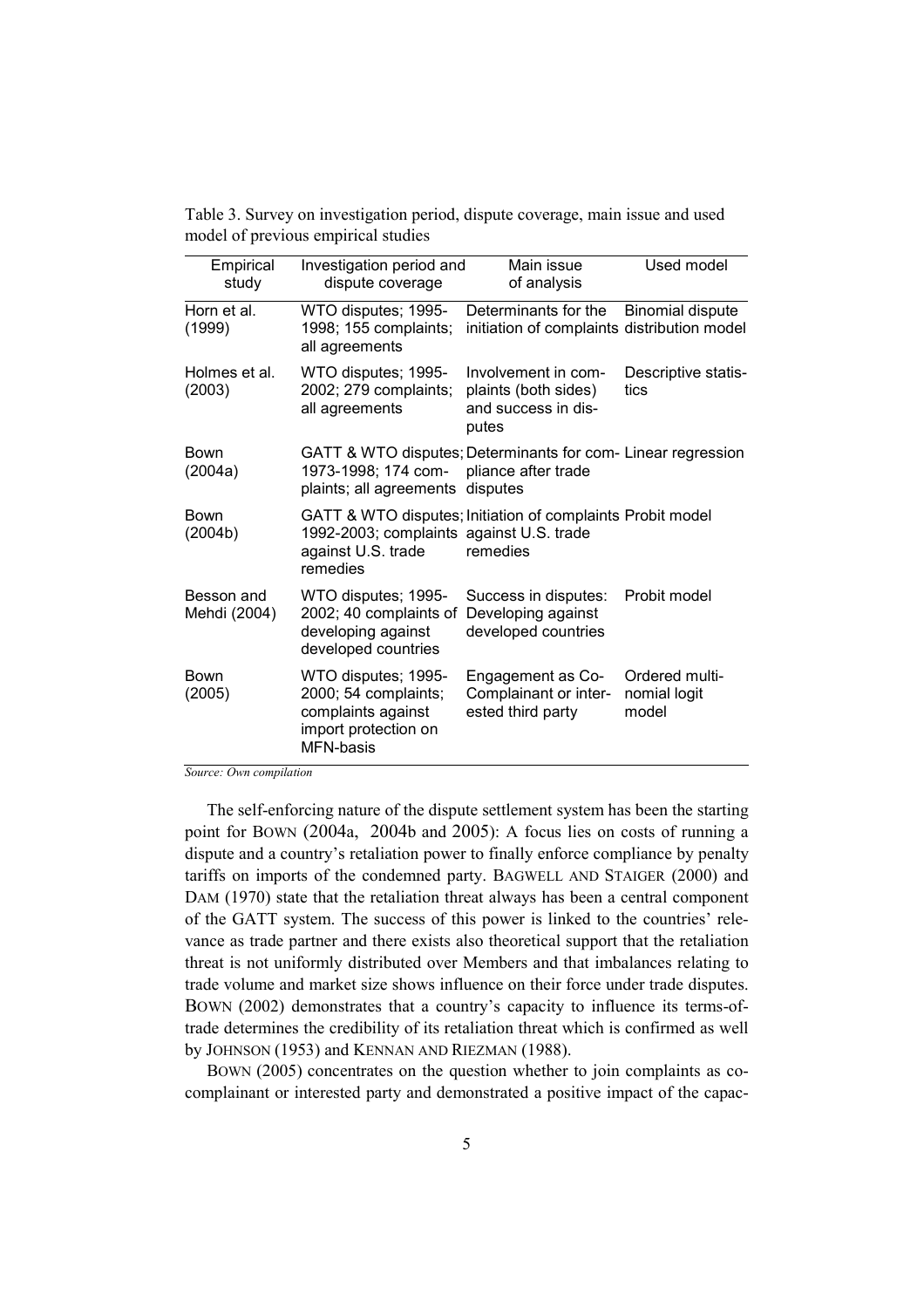ity to absorb legal costs on both decisions. Additionally, he identifies a positive effect of a Member's retaliatory capacity in terms of its relevance as trading partner and a negative impact of countries' dependencies on bilateral development aid. BOWN (2004c) shows that the threat of retaliation is significant for determining whether a government chooses to abide by its international obligations. BOWN (2004b) demonstrates that the successful economic resolution to disputes is influenced by the threat of retaliation by the complainant. In respect of developing countries success in disputes BESSON AND MEHDI (2004) discover empirical support for the influence of their trade retaliation power.

Market access and exporting interests are expected to be relevant for the decision on initiation or participation and there exists empirical substantiation for this. BOWN (2005) provides support for the positive impact of a country's volume of exports at stake in its decision to attend disputes as co-complainant or interested third party and BOWN (2004d) demonstrates its positive influence on the likelihood to complain against United States (U.S.) imposed trade remedies. In the broader sense there is evidence for the relevance of trade volume or share respectively. HOLMES, ROLLO AND YOUNG (2003) reach the conclusion that a Member's trade volume determines its likelihood to file complaints on the basis of simple descriptive statistics. This supports the findings of HORN ET AL. (1999) that trade volume and export diversity are closely correlated.

BOWN (2004a) finds only limited confirmation that international obligations affect a country's decision to fulfil its commitments whereas BOWN (2005) finds empirical evidence on the positive influence of a Member's international economic relationships – measured by its engagement in preferential trade agreements – on its decision to formally engage in a dispute as co-complainant or interested third party. On the topic of success in disputes, the results of BESSON AND MEHDI (2004) suggest that international economic relationships show influence on a Member's likelihood to win and they conclude that the reliance on bilateral assistance has a negative impact on the success. Further, they discuss the impact of military power and find confirmation for the negative influence that military powerful defendants have on the performance of developing countries in dispute.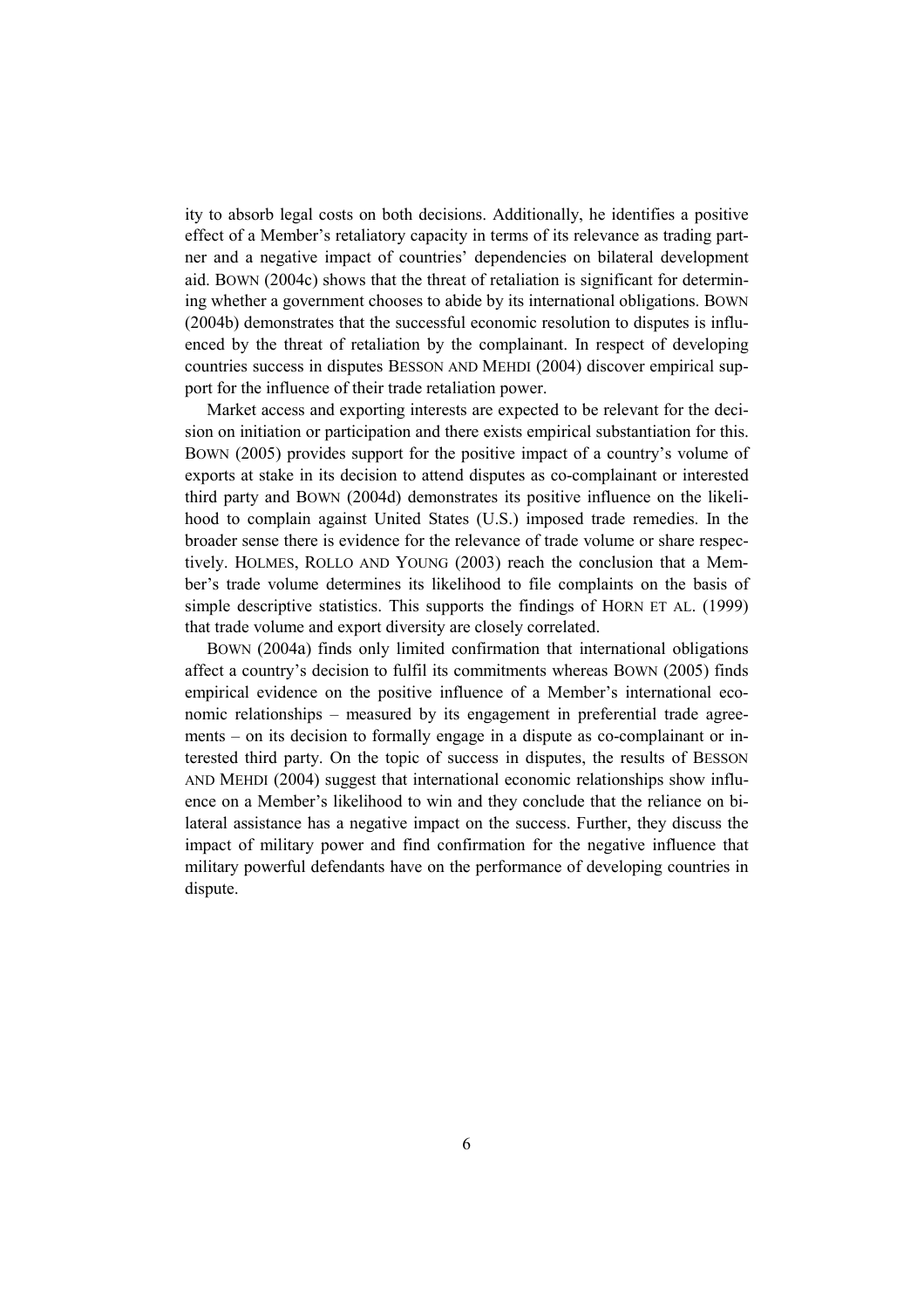|                                                               | Influence on the likelihood to |                      |                                     |                  |                                          |
|---------------------------------------------------------------|--------------------------------|----------------------|-------------------------------------|------------------|------------------------------------------|
| Determinant                                                   | <b>Empirical study</b>         | Initiate<br>disputes | Partake in<br>initiated<br>disputes | Win a<br>dispute | Reach<br>compli-<br>ance after<br>ruling |
| Export diver-<br>sity                                         | Horn et al. (1999)             | ٠                    |                                     |                  |                                          |
| Exporting<br>interest                                         | Bown (2005)                    |                      | ٠                                   |                  |                                          |
| Export volume                                                 | Holmes et al.<br>(2003)        | ÷                    |                                     |                  |                                          |
| Gross Domes-<br>tic Product                                   | Bown (2005)                    |                      | ٠                                   |                  |                                          |
|                                                               | Horn et al. (1999)             | 0                    |                                     |                  |                                          |
| Political econ-<br>omy relation-<br>ship with re-<br>spondent | Bown (2004b)                   |                      |                                     |                  | 0                                        |
|                                                               | Bown (2005)                    |                      | ÷                                   |                  |                                          |
|                                                               | Besson and Me-<br>hdi (2004)   |                      |                                     |                  |                                          |
| Reliance on<br>bilateral assis-                               | Besson and Me-<br>hdi (2004)   |                      |                                     |                  |                                          |
| tance                                                         | Bown (2005)                    |                      |                                     |                  |                                          |
| Legal capacity                                                | Horn et al. (1999)             | ÷                    |                                     |                  |                                          |
|                                                               | Besson and Me-<br>hdi (2004)   |                      |                                     | ÷                |                                          |
| Military power                                                | Bown (2004b)                   |                      |                                     |                  | ٠                                        |
|                                                               | Besson and Me-<br>hdi (2004)   |                      |                                     | ٠                |                                          |
| Retaliatory<br>capacity                                       | Bown (2004d)                   | ٠                    |                                     |                  |                                          |
|                                                               | Bown (2005)                    |                      | ÷                                   |                  |                                          |
|                                                               | Besson and Me-<br>hdi (2004)   |                      |                                     | 0                |                                          |

Table 4. Survey on findings of previous empirical studies

*+ positive influence; - negative influence; 0 no influence* 

*Source: Own compilation*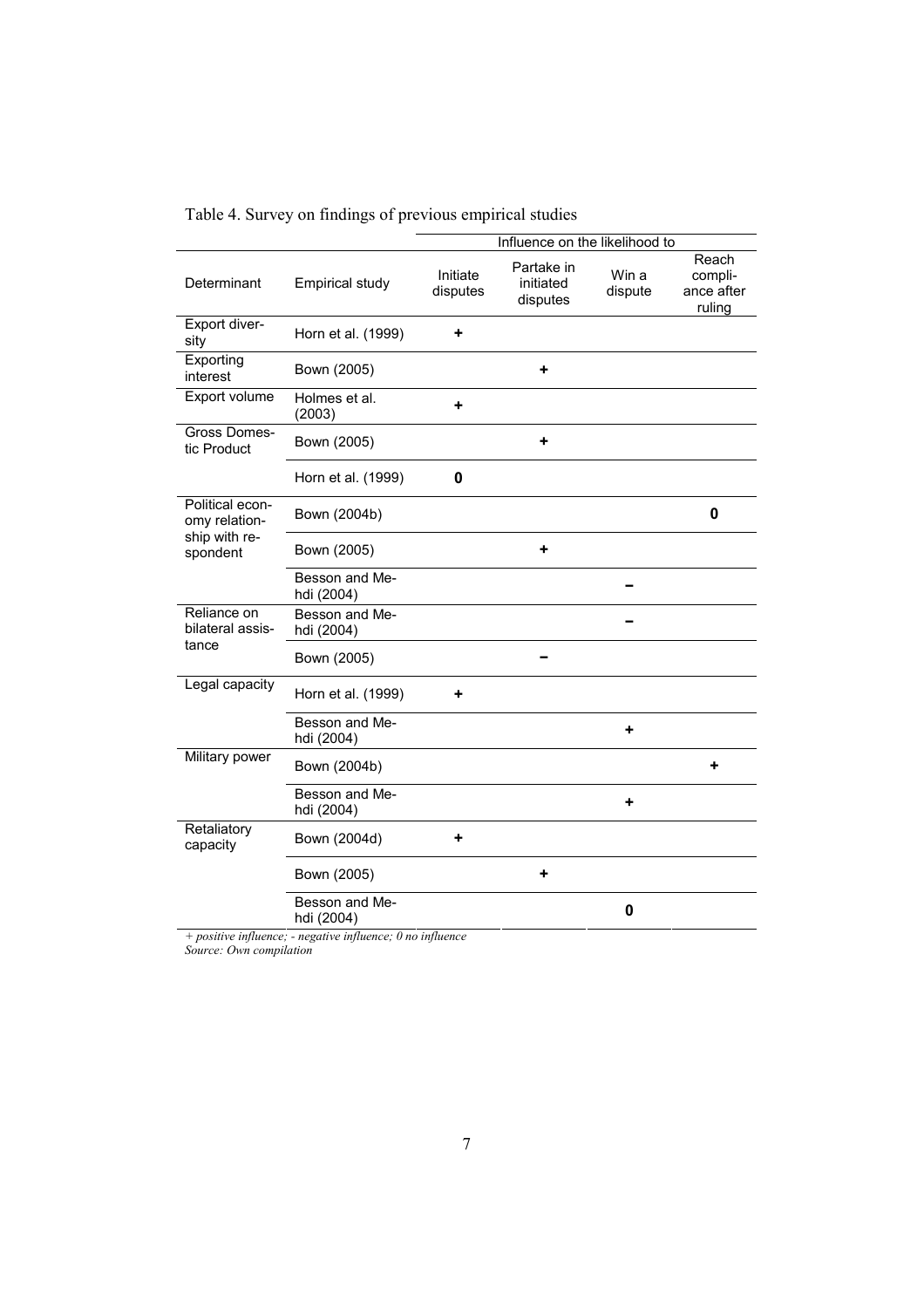# **4 Assessing relevance of determinants**

#### *4.1 A binomial dispute initiation model*

This analysis is based on the model first presented by HORN ET AL. (1999): The initiation decision is described through a binary choice model in which the Member's probability to complain against another Member is *dependent* on a set of the complainant's traits or the characteristics of its specific environment. The implicated conditional probability function for this binary choice situation is the Bernoulli distribution

$$
f\left(y_{ij}|\mathbf{x}_{i},\boldsymbol{\beta}\right) = \pi_{i}\left(\mathbf{x}_{i}\boldsymbol{\beta}\right)^{y_{ij}}\left[1-\pi_{i}\left(\mathbf{x}_{i}\boldsymbol{\beta}\right)\right]^{1-y_{ij}}
$$
  
= 
$$
\begin{cases} \pi_{i}\left(\mathbf{x}_{i}\boldsymbol{\beta}\right) & \text{for } y_{ij} = 1, \\ 1-\pi_{i}\left(\mathbf{x}_{i}\boldsymbol{\beta}\right) & \text{for } y_{ij} = 0. \end{cases}
$$
 (1)

where  $y_{ij}$  is the binary dependent variable which takes 1 for a complaint and 0 for no complaint, **β** denotes the vector of K coefficients, *i* and *j* indicate the complainant and the defendant respectively. The set of K influences is merged in vector  $\mathbf{x}_i$ . Function  $\pi_i(\mathbf{x}, \mathbf{\beta})$  calculates the individual probability to complain for a prospective complainant *i* which can be represented by any cumulative probability distribution function. Here, we use the widely employed conditional logistic distribution,

$$
\pi_i(\mathbf{x}_i \mathbf{\beta}) = \frac{\exp(\mathbf{x}_i \mathbf{\beta})}{1 + \exp(\mathbf{x}_i \mathbf{\beta})},
$$
\n(2)

which would result in the well-known Logit model when applied to single trials.

The proceeding for the assessment of determinants is the reproduction of the observed sample of dispute initiation over the period from January 1, 1995 to June 30, 2006 based on a dispute distribution function which yields probabilities for positive integers, i.e. the number of a Member's initiated disputes. Assuming that the probability for a litigation decision  $\pi$ ,  $(\mathbf{x}, \mathbf{\beta})$  is constant from one trial to the next and that successive trials are independent, Member  $i$ 's probability for  $c_i$ complaints in  $n_i$  trials against all other WTO Members is then specified through the Binomial distribution

$$
f(c_i|\mathbf{x}_i, \boldsymbol{\beta}, n_i) = {n_i \choose c_i} \pi_i(\mathbf{x}_i \boldsymbol{\beta})^{c_i} \left[1 - \pi_i(\mathbf{x}_i \boldsymbol{\beta})\right]^{n_i - c_i}, \qquad (3)
$$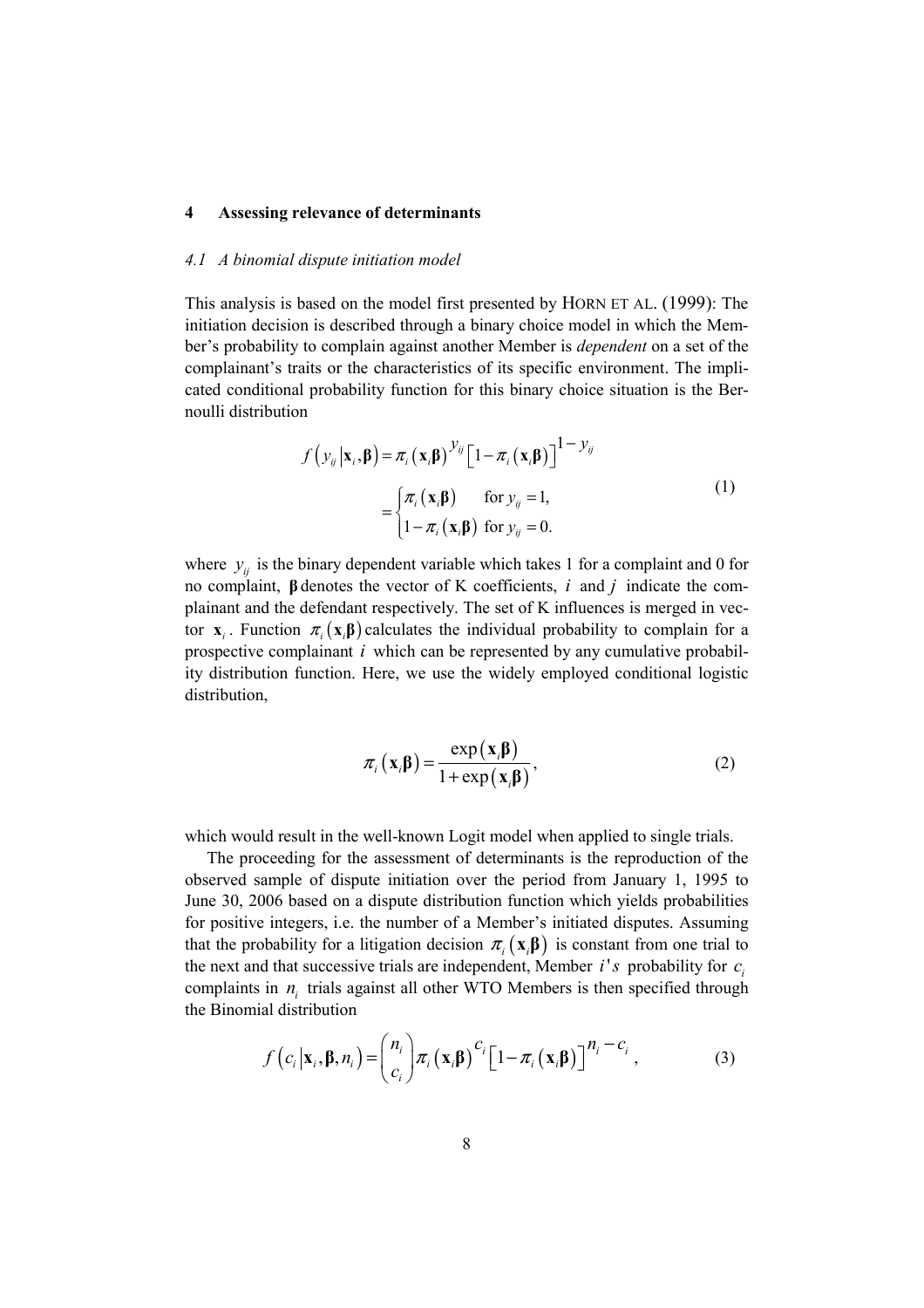where  $c_i = \sum_j y_{ij}$  $c_i = \sum y_{ii}$ . The expected number of Member *i*<sup>t</sup>s complaints against allo-

ther WTO Members is then given by the expected value of the Binomial distribution,

$$
E(c_i) = n_i \pi_i(\mathbf{x}_i \mathbf{\beta}), \qquad (4)
$$

which is strictly proportional to the number of independent Bernoulli trials  $n_i$ .

The applied method is maximum likelihood estimation. Assuming that the data drawn from this Binomial distribution is independent and identically distributed with unknown parameter **β**, the likelihood function, i.e. the joint probability density of observing the given sample of complaints  $(c_1, c_2, ..., c_m)$  is specified by

$$
L(\boldsymbol{\beta}|c_i, \mathbf{x}_i, n_i) = \prod_{i=1}^m {n_i \choose c_i} \pi_i(\mathbf{x}_i \boldsymbol{\beta})^{c_i} \left[1 - \pi_i(\mathbf{x}_i \boldsymbol{\beta})\right]^{n_i - c_i}.
$$
 (5)

Starting from the logarithmic likelihood function

$$
\ln L(\boldsymbol{\beta}|c_i, \mathbf{x}_i, n_i) = \sum_{i=1}^{m} \Biggl[ \ln \binom{n_i}{c_i} + c_i \ln \Bigl[ \pi_i(\mathbf{x}_i \boldsymbol{\beta}) \Bigr] + (n_i - c_i) \ln \Bigl[ 1 - \pi_i(\mathbf{x}_i \boldsymbol{\beta}) \Bigr] \Biggr] (6)
$$

the first order conditions for a maximum are

$$
\frac{\partial \ln L(\beta| \cdot)}{\partial \beta} = \sum_{i=1}^{m} \left[ \frac{c_i - (n_i - c_i) \exp(\mathbf{x}_i \beta)}{\left[ 1 + \exp(\mathbf{x}_i \beta) \right]} \right] = 0 \quad . \tag{7}
$$

Restricting the vector of determinants to a constant, the probability to complain reduces to  $\pi_i$  ( $\mathbf{x} \cdot \mathbf{\beta}$ ) =  $\pi$  for all Members *i* and can be determined analytically by

solving the first derivative of equation (6) with respect to  $\pi$  leading to *i i*  $\mathbf{u}_i$ *c n*  $\pi = \sum_{n=1}^{\infty}$  $\sum_{i=1}^{n}$ . Hence, for the restricted model, the maximum likelihood estimator of

the probability to initiate a dispute is simply the number of observed complaints over the total number of independent Bernoulli trials.

The definition of the number of independent Bernoulli trials requires information about the exact number of infringements that each Member faces, as the aforementioned binary choice model refers to the litigation decision when WTO obligations are violated. For the reason that we have no a priori information about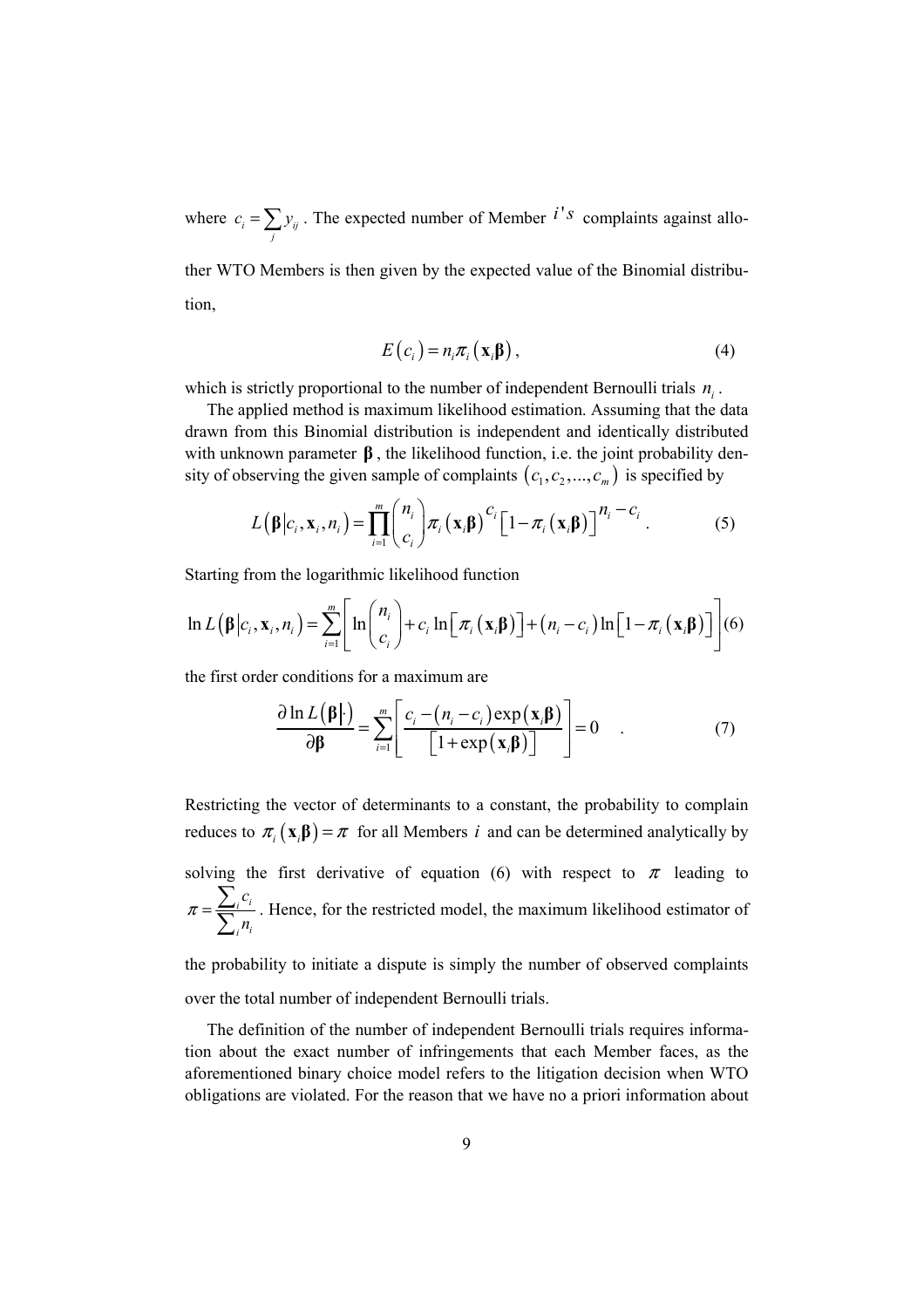the existence of inconsistent trade measures – their existence can merely be assured after a positive Dispute Settlement Body or Appellate Body ruling – the analysis is based on an assumption about their distribution. For HORN ET AL. (1999) the number of independent Bernoulli trials is dependent on a country's export diversification, i.e. its number of different exported goods over all products and trading partners under the regime of the WTO. Each counted bilateral export flow is considered as one trial. They worked on the assumption that "disputable trade measures" (DTM) are uniformly distributed over all bilateral export flows. The problem of this approach is that the determinants for the occurrence of disputes cannot be separately identified from the impacts on the existence of DTM, leading to an "export diversity bias", i.e. an increase in disputes with increasing export diversity. This problem already was a central criticism of HOLMES, ROLLO AND YOUNG (2003).

Following the approach of HORN ET AL. (1999) we try to mitigate the problem of missing information about the distribution of infringements by incorporating two new indicators: Endured Protectionism by Trade Partner and Own Imposed Protectionism. In addition to this information on the likelihood of DTM in export flows, the attempt of HORN ET AL. (1999) to select the relevant export flows is slightly modified by taking empirical instead of parameterized values for average induced litigation costs into account.

# *4.2 Determinants considered*

Deviating from existing studies, this paper focuses specifically on agricultural and food-related disputes in order to develop an in-depth analysis of determinants relevant in this sector and to additionally introduce new potential determinants. The set of determinants or countries' traits already used in prior studies is reflected by agricultural trade flows characterising the export diversity, a country's wealth and its legal capacity. Due to limited data availability for some determinants under investigation the Members sample is limited to 53 while maintaining the distribution over income classes.

#### **Disputes data**

 $\overline{a}$ 

Dispute initiations were collected that affected products of the food sector.<sup>7</sup> The investigation covers the period from January 1, 1995, to June 30, 2006. Each ini-

 $<sup>7</sup>$  Agricultural and food related issues comprise initiated disputes which were raised under the fol-</sup> lowing agreements: Agreement on Agriculture, Agreement on Sanitary and Phytosanitary Regulations, Agreement on Technical Barriers to Trade, Agreement on Safeguards, General Agreement on Tariffs and Trade, Agreement on Subsidies and Countervailing Measures, Agreement on Trade Related Investment Measures, Anti-Dumping-Agreement and the Agreement on Import Licensing Procedures.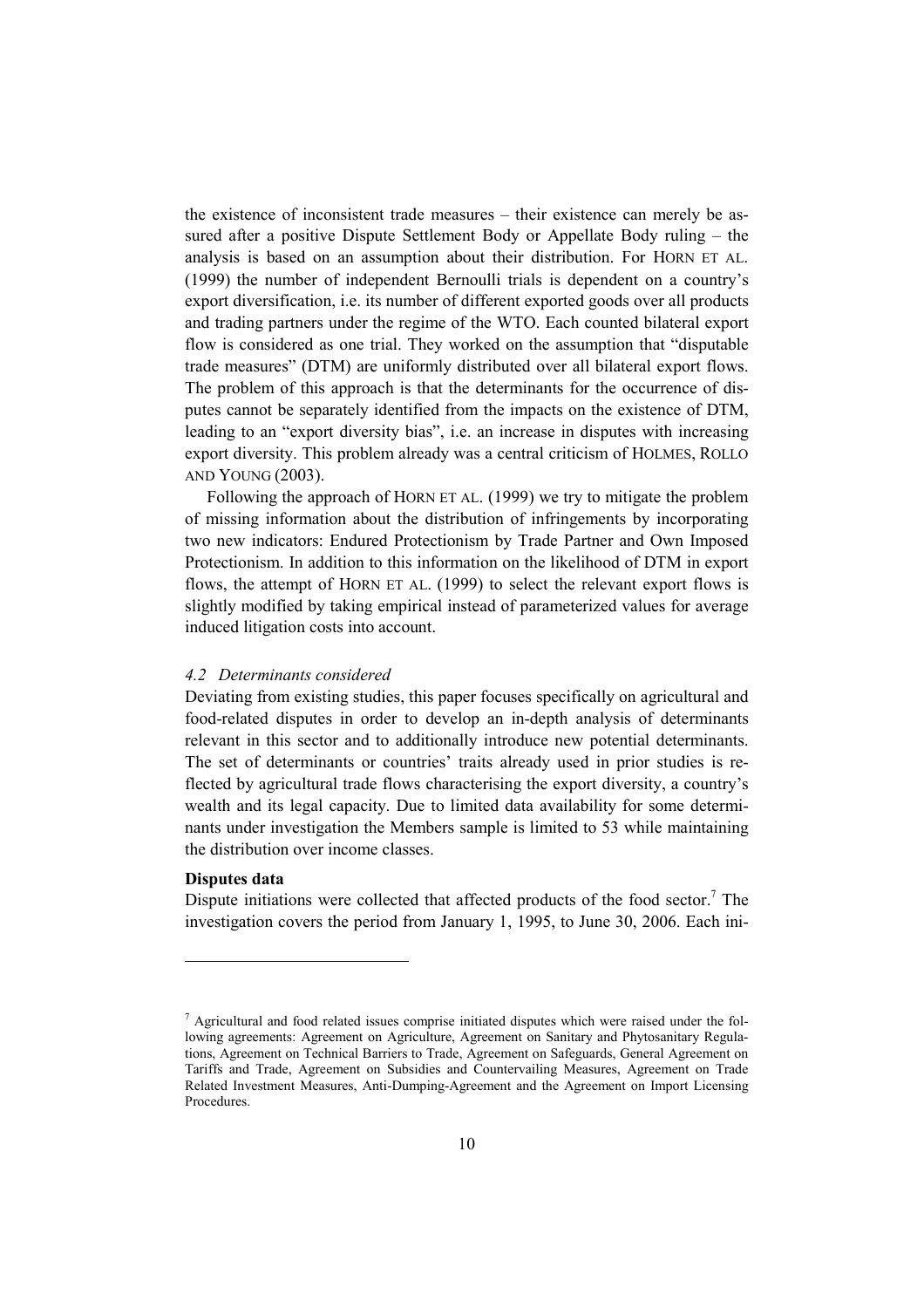tiation is counted once to avoid double counting, thus omitting re-uptakes of disputes that occur when the consultation period of 12 months is exceeded. For jointly filed initiations, each participant is assigned one dispute. When one Member simultaneously requests for consultations on the same subject but with different defendants each one is counted on its own. Since the European Communities (EC) is a single customs union with a harmonised trade policy and common tariffs all disputes initiated by its Members are assigned to the EC. On the other hand, when disputes are initiated against several EC Members there is only one dispute assigned, including all defendants. The number of disputes for each Member is related to the whole investigation period,

$$
y_i^* = \frac{y_i^o}{t_i} \cdot T \,,\tag{8}
$$

where  $y_i^*$  is the time-corrected number of disputes of Member *i*,  $y_i^o$  assigns Member  $i's$  observed disputes over its WTO membership time  $t_i$  and  $T$  stands for the investigation period. This proceeding is self-evident, since the number of filed disputes ought to be linked to a Member's membership time in the WTO. By this means the time-bias is taken care of.

# **Export diversity**

Here we adopt the approach first presented by HORN ET AL. (1999). Strictly speaking, export diversification is not an explanatory variable, but an intrinsic component of the underlying binomial dispute distribution model as the total number of trials depends on the number of export flows. They found empirical support for the dependency of a Member's activity as complainant from its export diversity, i.e. its number of different exported goods over all trading partners. The underlying principle lies in the expectation of an increased probability to encounter infringements if a Member's export diversity increases. This is self-evident if we assume infringements to be uniformly distributed over all markets, products and trading partners. Hence, we expect the number of disputes to be positively related to Members' amount of different bilateral export flows. The export diversification factor's explanatory contribution content is just confirmable by excluding all other variables as the expected number of complaints is proportional to the number of a country's export flows. Export flows come from EUROCARE (2006) available on an aggregation level comparable to the  $HS<sup>8</sup>-4$ -level.

# **Induced costs of litigation**

l

<sup>&</sup>lt;sup>8</sup> Harmonized Commodity Description and Coding System of the World Customs Organization (WCO)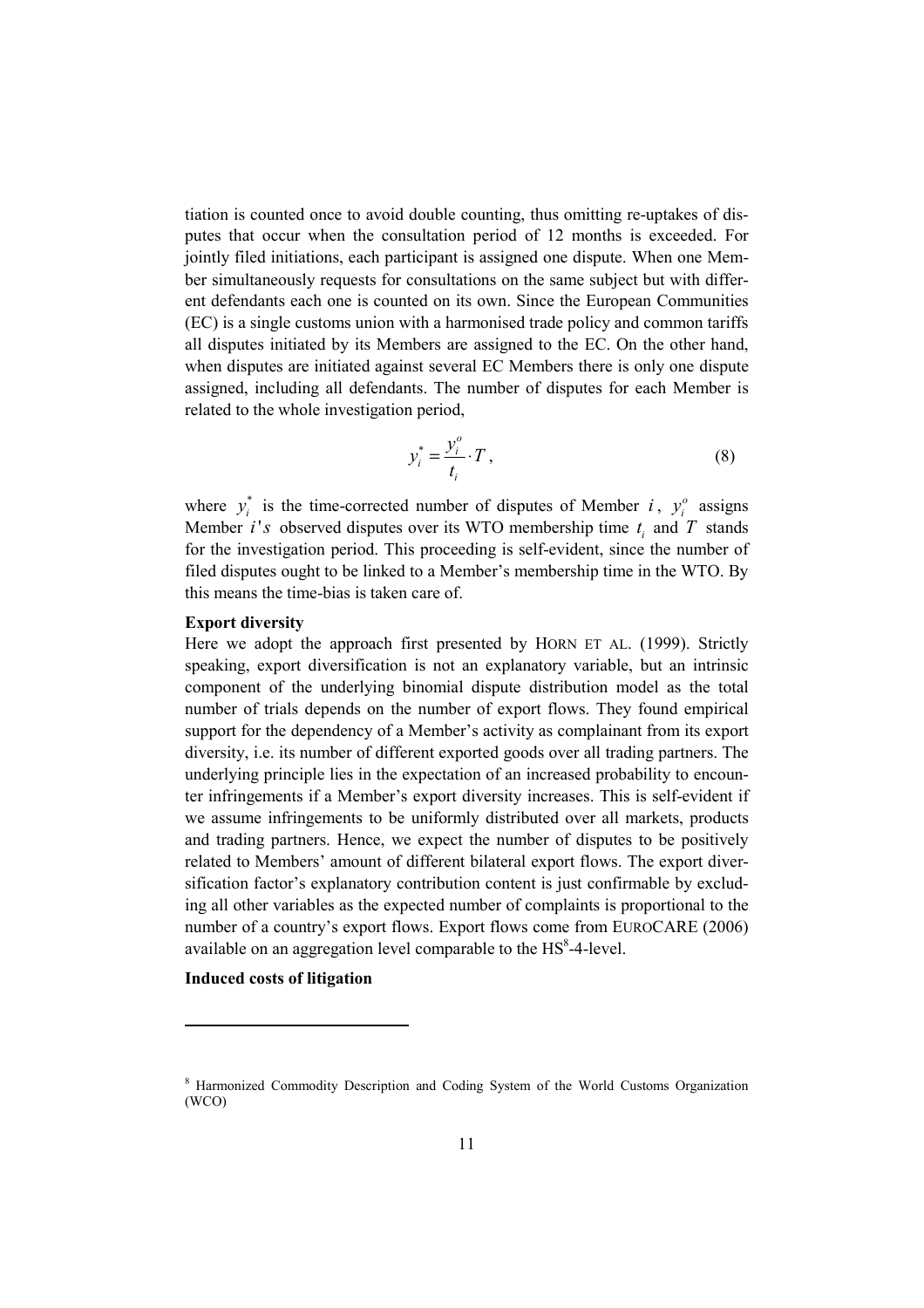HORN ET AL. (1999) were the first analysing the litigation costs involved and demonstrated their relevance. Their approach is followed through the implementation of a threshold for counting a Member's bilateral export flows, thus excluding flows under a certain value not being worth to fight for. According to calculations of NORDSTRÖM (2005), average costs for dispute settlement proceedings range from \$128K to \$706K, dependent on the degree of its complexity and the per hour rate of engaged lawyers. Hence, the analysis is conducted for four different litigation cost levels, i.e. excluding all flows below the respective threshold: \$0 when no threshold is applied, \$300K for low costs, \$500K for medium costs and \$700K for high litigation costs. The impact of the adopted cost-thresholds is shown for the restricted model, i.e. to the exclusion of all explanatory variables, thus comparing different cost thresholds with respect to the corresponding model's prediction quality.

# **Endured protectionism by trade partner**

This is to our knowledge the first empirical effort to incorporate information about the distribution of WTO-inconsistent trade barriers to reduce the lack of information about the existence of actual infringements which is the precondition to each dispute. It is assumed that the more protective the trade policy of a country's trading partners is, the higher the probability that it faces disputable trade barriers. Hence, we expect the number of initiated disputes to be positively related to a country's faced trade restrictiveness. For this purpose the Market Access Overall Trade Restrictiveness Index (MA-OTRI) provided by Kee, Nicita and Olarreaga (2006) is used. It compromises a tariff equivalent of all barriers that exporters of the respective country face on average.

# **Own protectionist behaviour**

Another hypothesis is that the number of its filed disputes is negatively related to a country's tendency towards protectionism. The rationale behind this is the assumption that a more protective Member faces also a greater likelihood to become "victim" of an accusation. We presume a more protective country to pursue a defensive and peaceful strategy to not provoke to be challenged itself. On the other hand we hypothesize that more protective countries have a lower propensity to fight for market liberalisation. For this purpose the Overall Trade Restrictiveness Index (OTRI) by KEE, NICITA AND OLARREAGA (2006) is used as a measure for a country's inclination to restrictive policies. It is a tariff equivalent for all trade barriers which the respective country imposes in average upon the rest of the world. Consequently, it provides the mirror image of the aforementioned MAOTRI indicator, measuring the trade restrictiveness from the potential complainant's perspective.

#### **Relevance of the agricultural sector**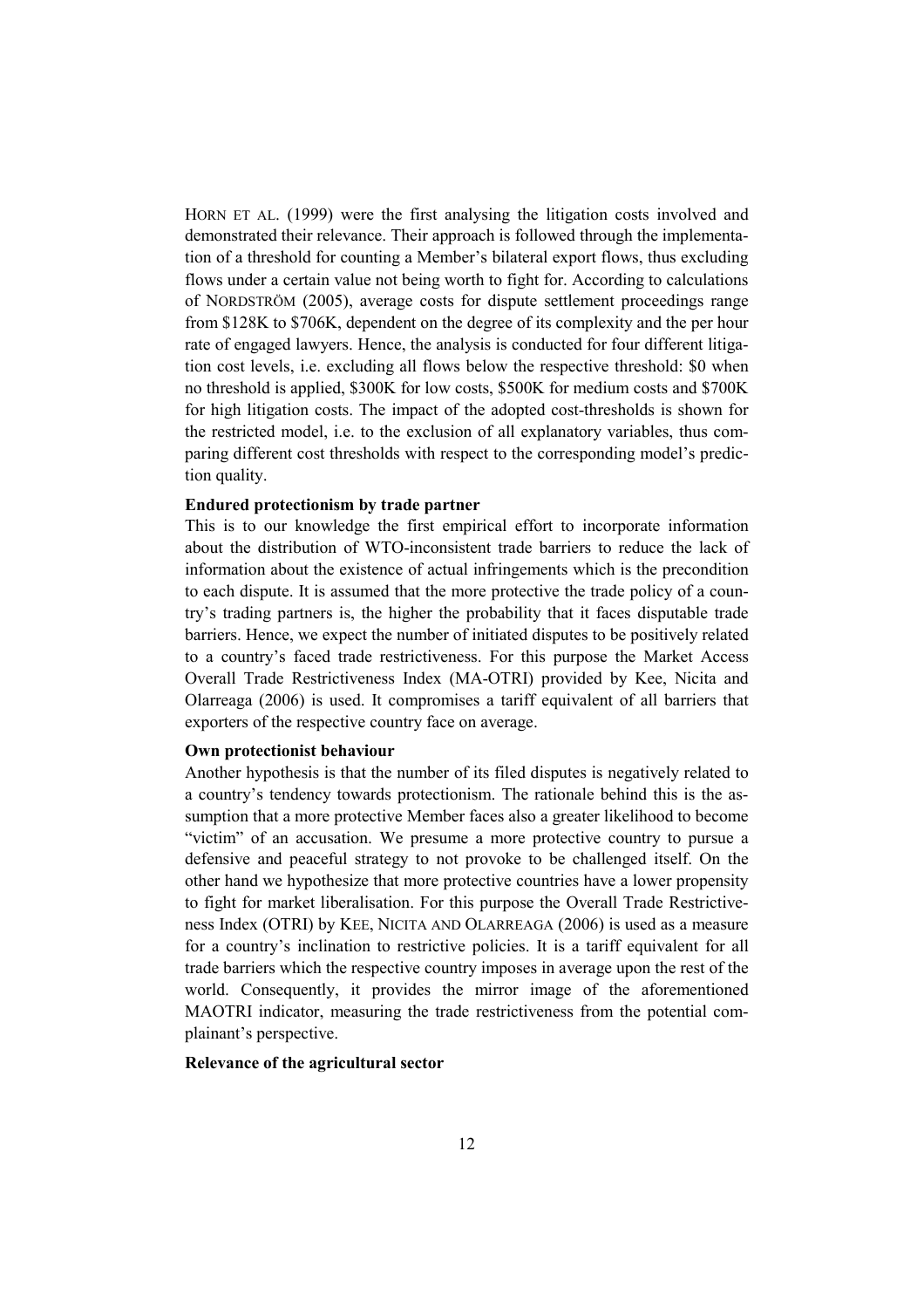Independent from a country's contact to a trading partner we expect the overall importance of the agricultural sector having a positive influence on initiating a case: the higher the overall economic relevance, the more sensitive a country may be regarding violations. To quantify the sector's importance the agricultural share of a Member's GDP is employed. This rather crude indicator is used due to missing data on the value of the countries' food industry. An improved measure should comprise information on the relevance of a Member's whole agri-food sector. The data is drawn from the UNITED NATIONS CONFERENCE ON TRADE AND DEVELOPMENT (2002 and 2003).

#### **Capacity to absorb legal costs/wealth**

The capacity to absorb legal costs is supposed to be essential for the accomplishment of disputes as explicit compensation for litigation costs is not intended by the system. Even though the expected gains from removing the trade barrier exceed the induced litigation costs, this potential payoff lies ahead and is uncertain. For this reason each potential complainant must anticipate substantial costs that are involved by prosecution and, if applicable, also by enforcement of compliance. It is assumed that the number of complaints is positively related to a Member's capacity to absorb legal costs. As proxy for such financial means we use a country's GDP, provided by the UNITED NATIONS CONFERENCE ON TRADE AND DEVELOPMENT (2002 and 2003).

# **Legal capacity**

One argument often raised to explain the limited access of the system to developing and low income countries is their lack of human and legal capacity (see e.g. WHALLEY, 1996). HORN ET AL. (1999) found empirical evidence on the matter of a country's legal capacity in respect of initiating disputes. We hypothesise that the larger a country's endowment with skilled legal personnel, the higher its capability to challenge arguable trade measures of its trading partners and we expect the number of bilateral complaints to be positively linked. The respective determinant should comprise the whole extent of a country's trade administration, i.e. its budget, its staff's size and quality. Since there is no differentiated information on Members' legal capability we use, like HORN ET AL. (1999), their delegation size at Geneva as proxy. The respective information comes from the UNITED NATIONS (2004).

#### **Influence of private actors and governmental efficiency**

The influence of private pressure groups on the government is relevant as only the government may finally enter a dispute but can be persuaded by private actors in doing so. This power may differ among countries depending on the national framework for organizing private lobby activities and on their respective relevance. It is increasingly seen as especially relevant for developing countries in determining the use of the settlement system (SHAFFER, 2003a; BOWN AND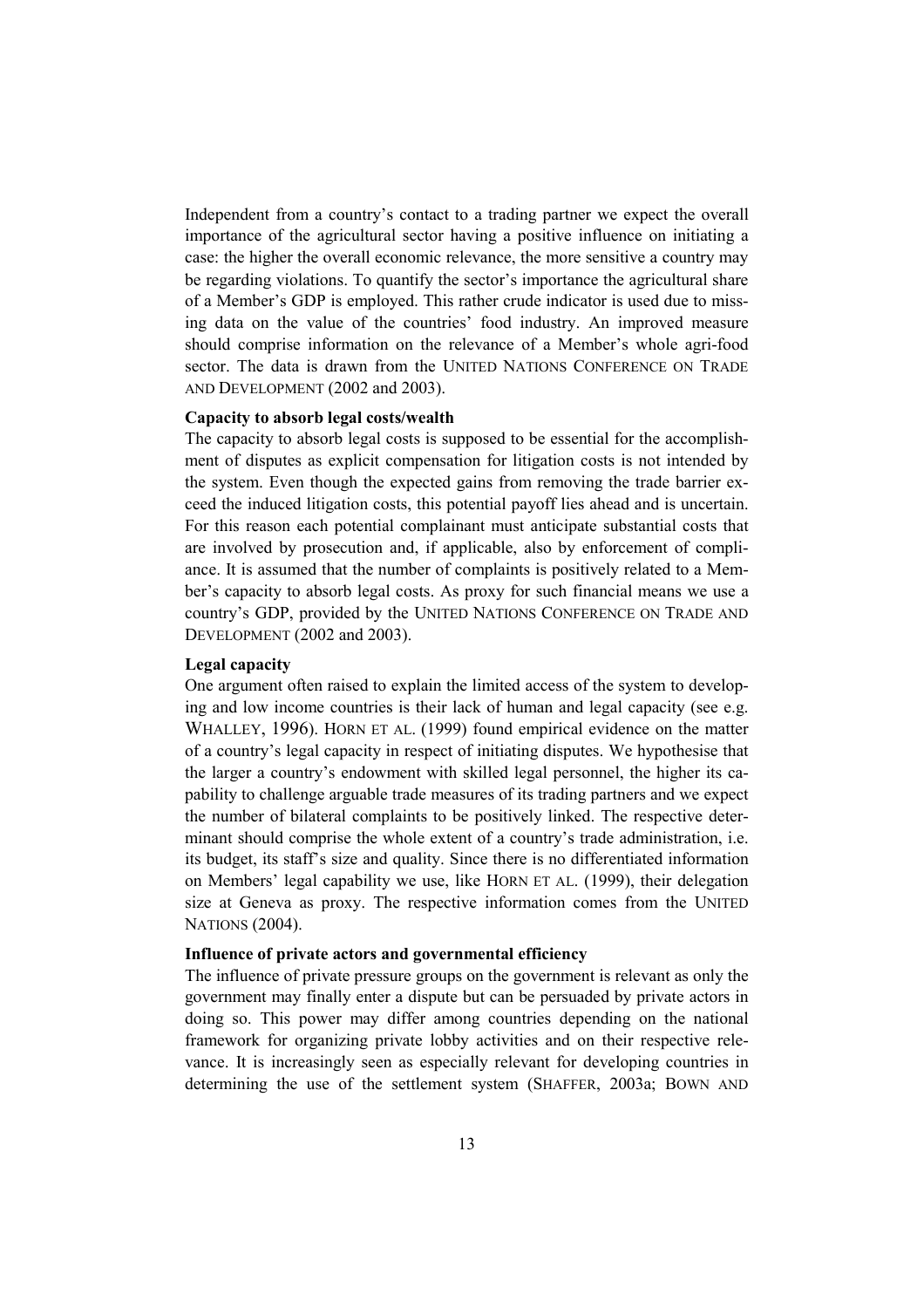HOEKMAN, 2005). SHAFFER (2003a) and SHAFFER (2003b) demonstrate the relevance of private-public partnerships for the initiation and prosecution of trade disputes at the WTO and BESSON AND MEHDI (2004) argue that domestic variables should be incorporated to handle the potential sources of distortion of the dispute settlement procedure.

To our knowledge this is the first empirical attempt to capture some aspects of the aforementioned interaction between the public and the private sector regarding dispute initiation. For this purpose two domestic variables are included which are provided by KAUFMANN (2004): (i) the Corporate Legal Corruption Component (CLCC), measuring legal dimensions of undue political influence by the private sector and (ii) the Judicial/Legal Effectiveness Integrity Index (JLEI), assessing the effectiveness and integrity of the legal and judicial system. The greater the influence of lobbyists, e.g. by legal political finance or by the voice of interests of powerful firms, the more successful the private sector is supposed to be in achieving its export interests. Accordingly, the number of challenged disputes should be positively correlated to the amount of undue influence, aggregated in the CLCC variable. It is hypothesized, that the higher the efficiency and integrity of the legal and judicial system of a country, the higher its ability to identify illegal trade measures and to pursue a legal action. Hence, the probability for litigation is presumed to be positively dependent on the JLEI variable.

## **Membership time**

The time of membership may be negatively related to the costs of filing a dispute as learning occurs. Hence, we suspect a Member's experience through its membership in the WTO to be positively related to its number of filed disputes. An index is created over the time since the inception of the organization until June 30, 2006, relating each Member's membership time to the whole observation period. The associated data is from WTO (2007c).

The following table provides a survey on all explanatory variables with their respective data source and expected impact on the initiation of disputes.

| Data                | Source                                                                                                         | Expected                                                                                                      |
|---------------------|----------------------------------------------------------------------------------------------------------------|---------------------------------------------------------------------------------------------------------------|
|                     |                                                                                                                |                                                                                                               |
|                     |                                                                                                                | sign                                                                                                          |
| Census of different |                                                                                                                | $(+)$                                                                                                         |
|                     |                                                                                                                |                                                                                                               |
|                     |                                                                                                                |                                                                                                               |
| level               |                                                                                                                |                                                                                                               |
|                     |                                                                                                                | $\ddot{}$                                                                                                     |
|                     |                                                                                                                |                                                                                                               |
|                     |                                                                                                                |                                                                                                               |
|                     |                                                                                                                |                                                                                                               |
|                     |                                                                                                                |                                                                                                               |
|                     |                                                                                                                | $\ddot{}$                                                                                                     |
|                     |                                                                                                                |                                                                                                               |
|                     |                                                                                                                |                                                                                                               |
|                     |                                                                                                                |                                                                                                               |
|                     | export flows on HS-4<br>Per capita Gross<br>Domestic Product<br>Size of permanent<br>delegation at Ge-<br>neva | EuroCARE (2006)<br><b>UNCTAD - Statistical</b><br>Yearbook (2002,<br>2003)<br><b>United Nations</b><br>(2004) |

|  | Table 5. Survey on explanatory variables, data and expected sign |  |  |  |
|--|------------------------------------------------------------------|--|--|--|
|  |                                                                  |  |  |  |
|  |                                                                  |  |  |  |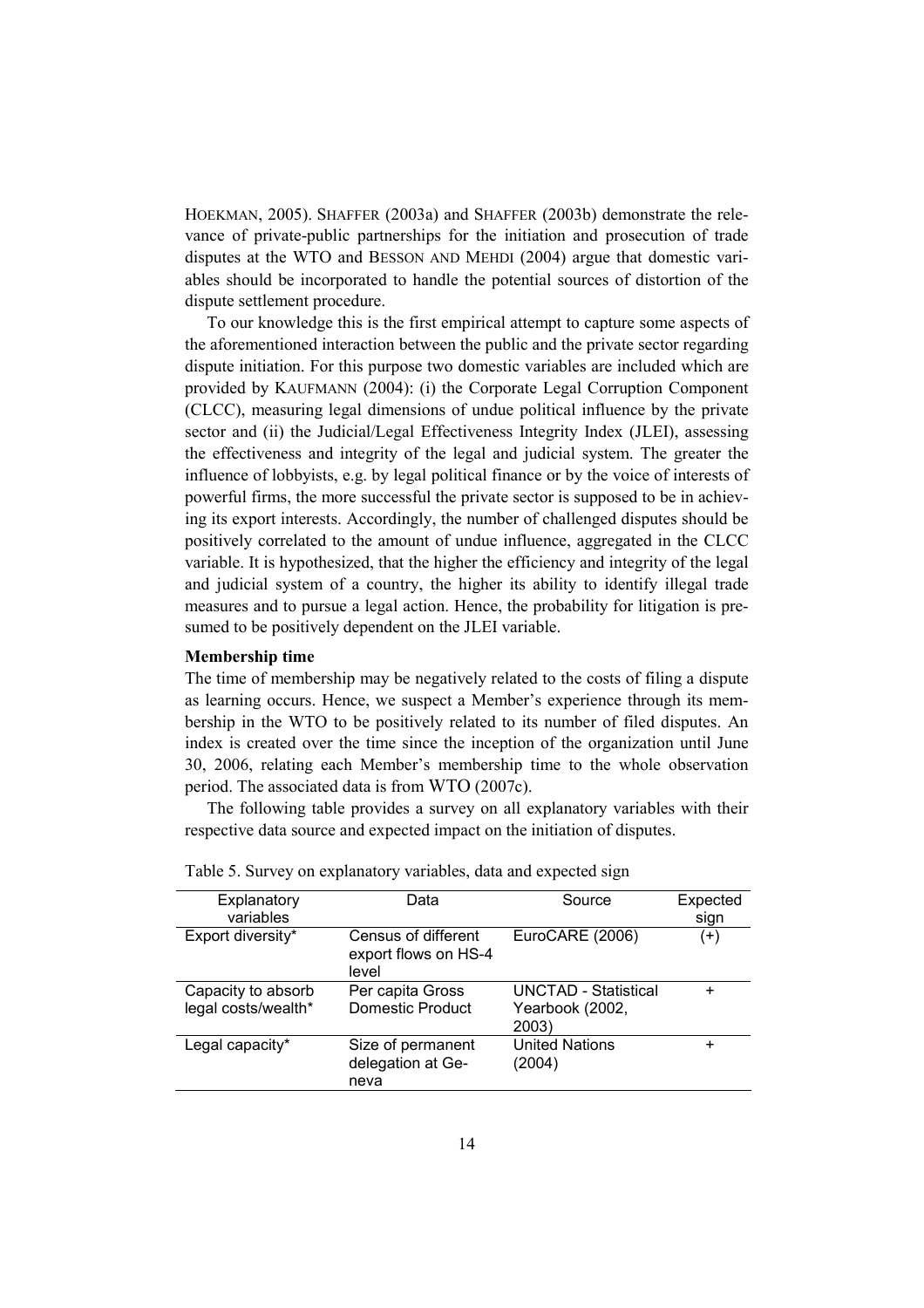| Explanatory<br>variables       | Data                                    | Source                      | Expected  |
|--------------------------------|-----------------------------------------|-----------------------------|-----------|
|                                | Measure of legal                        | Kaufmann (2004):            | sign<br>+ |
| Influence of private<br>actors | dimensions of undue                     | Corporate Legal             |           |
|                                |                                         | <b>Corruption Compo-</b>    |           |
|                                | political influence by                  |                             |           |
|                                | the private sector<br>Measure of effec- | nent (CLCC)                 | $+$       |
| Governmental                   |                                         | Kaufmann (2004):            |           |
| efficiency                     | tiveness and integrity                  | Legal and Judicial          |           |
|                                | of the legal and judi-                  | Effectiveness and           |           |
|                                | cial system                             | Integrity Index (LJEI)      |           |
| Relevance of the               | Percentage share of                     | <b>UNCTAD - Statistical</b> | $+$       |
| agricultural sector            | GDP produced in                         | Yearbook (2002,             |           |
|                                | agriculture                             | 2003)                       |           |
| <b>Endured protection-</b>     | Average endured                         | Kee, Nicita, Olar-          | $+$       |
| ism by trade partner           | tariff equivalent                       | reaga (2006): Overall       |           |
|                                |                                         | <b>Trade Restrictive-</b>   |           |
|                                |                                         | ness Index (OTRI)           |           |
| Own imposed                    | Average imposed                         | Kee, Nicita, Olar-          |           |
| protectionism                  | tariff equivalent                       | reaga (2006): Market        |           |
|                                |                                         | <b>Access Overall</b>       |           |
|                                |                                         | Trade Restrictive-          |           |
|                                |                                         | ness Index (MA-             |           |
|                                |                                         | OTRI)                       |           |
| WTO membership                 | Index based on a                        | World Trade Organi-         | $+$       |
| time                           | member's percent-                       | zation (2007c)              |           |
|                                | age membership                          |                             |           |
|                                | share over investiga-                   |                             |           |
|                                | tion period                             |                             |           |

*\* Influencing factors already integrated in previous empirical investigations Source: Own compilation* 

# **5 Statistical Implementation and Results**

For the restricted model, the probability to complain is identical for all Members and its estimate only dependent on the number of all observed disputes and of the sum of bilateral export flows between all trading partners. Hence, improved model prediction is merely owing to changes in the distribution of export flows over Members by weighing the relevant exports flows, i.e. introducing thresholds for accounting only export flows beyond a certain value. The average number of export flows declines from 5530 in case of no threshold to 65 when the highest threshold of \$700K is used. The fit of the model is measured by two different indicators: the fraction of exact predictions and the mean absolute deviation (MAD) between observed and predicted disputes

$$
MAD = \frac{1}{m} \sum |c_i - \hat{c}_i|,\tag{9}
$$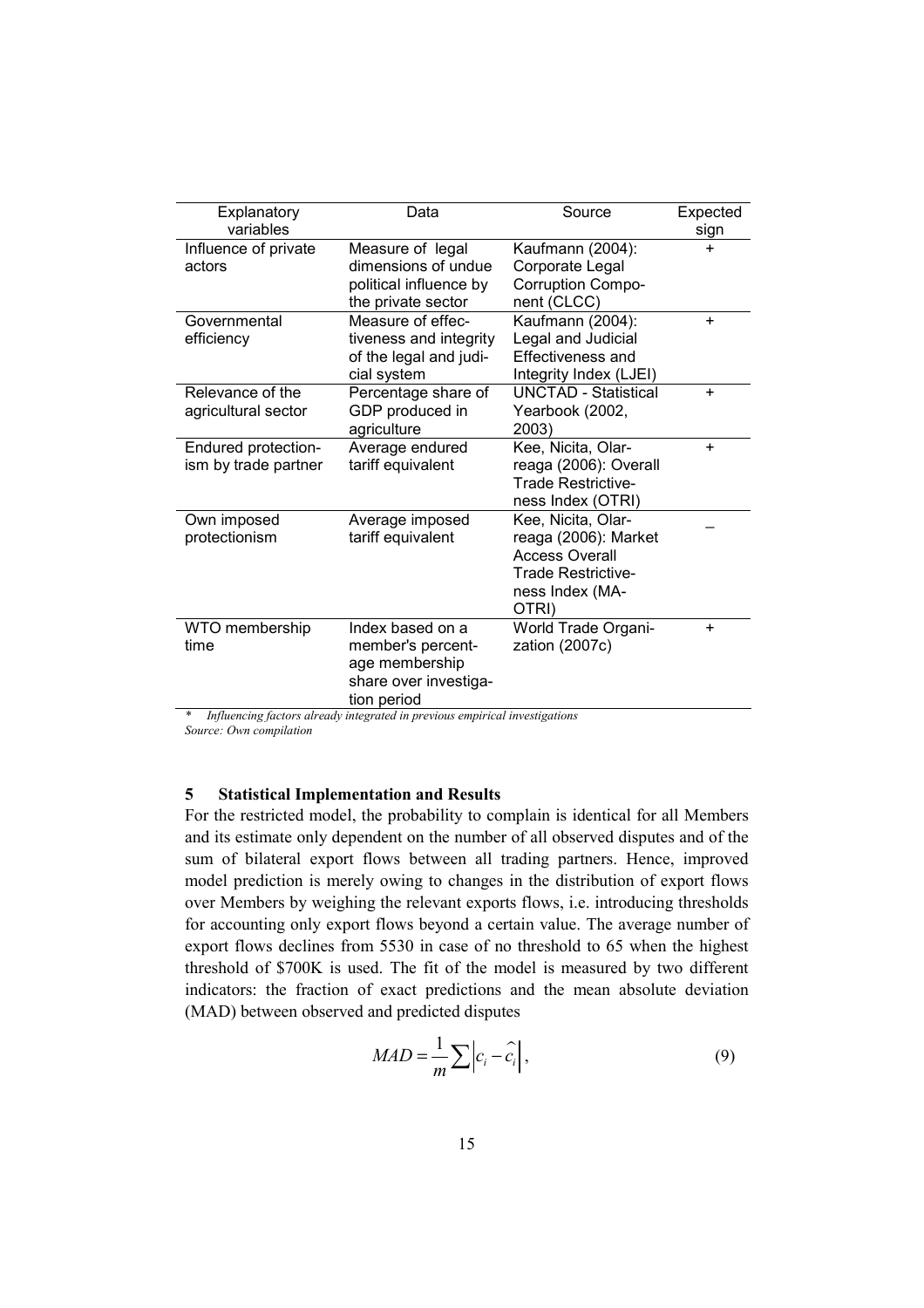where  $c_i$  denotes the number of observed and  $\hat{c}_i$  the number of predicted disputes of Member *i* and *m* assigns the sample size.

Both indicators prove that the thresholds regarding the incorporation of export flows is important as raising the threshold increases the fit of the model. This result supports the findigs of HORN ET AL. (1999) that the pattern of dispute initiation is to a large extent reflected by differences in Members' diversity and value of trade. Table 6 comprises the results for the restricted model. The threshold of \$300K has no substantial influences on the results compared to no threshold. Using the middle threshold of \$500K, the MAD decreases by 30% to 1.67 compared to 2.38 for the model without threshold. The fraction of exact predictions increases from 23% to 43%. When the highest threshold is applied, the MAD decreases further by 38% to 1.04 while the fraction of exact predictions slightly increases to 49%.

Table 6. Results for the restricted model subject to different thresholds for export flows

|           |             |           | Number of bilateral ex-<br>port flows |        |      | Mean of<br>absolute<br>devia-<br>tions | Fraction<br>of exact<br>predic-<br>tions |
|-----------|-------------|-----------|---------------------------------------|--------|------|----------------------------------------|------------------------------------------|
| Threshold |             |           | min                                   | max    | avg  |                                        |                                          |
| \$0       | BETA 0      | -7,7127   |                                       |        |      |                                        |                                          |
|           | <b>PROB</b> | 0,0004    | 127                                   | 115000 | 5530 | 2,38                                   | 23%                                      |
| \$300K    | BETA 0      | $-7,3363$ |                                       |        |      |                                        |                                          |
|           | <b>PROB</b> | 0,0007    | 94                                    | 79400  | 3796 | 2,32                                   | 25%                                      |
| \$500K    | BETA0       | $-4,9581$ |                                       |        |      |                                        |                                          |
|           | <b>PROB</b> | 0,0070    | 16                                    | 6210   | 354  | 1,67                                   | 43%                                      |
| \$700K    | BETA0       | $-3,2228$ |                                       |        |      |                                        |                                          |
|           | <b>PROB</b> | 0,0383    | 1                                     | 750    | 65   | 1,04                                   | 49%                                      |

*Source: Own compilation.* 

For the unrestricted model the Akaike information criterion is utilized to select the relevant variables. Based on this, the incorporation of additional variables is traded off against the increased fit of the model. By incorporating additional explanatory variables the goodness of fit is improved regardless of the number of free parameters in the data generating process. The indicator penalizes increasing complexity thus mitigating the danger of over-fitting. It is then sought after the model specification showing the lowest information criterion value. The proceeding is stepwise: Starting from the restricted model, one additional variable is included and corresponding information criterion calculated. In the next step the variable that yielded the lowest value is retained and the additions of the remaining variables are assessed one by one. Additional variables are included as long as they reduce the information criterion. For the final model, standard errors of the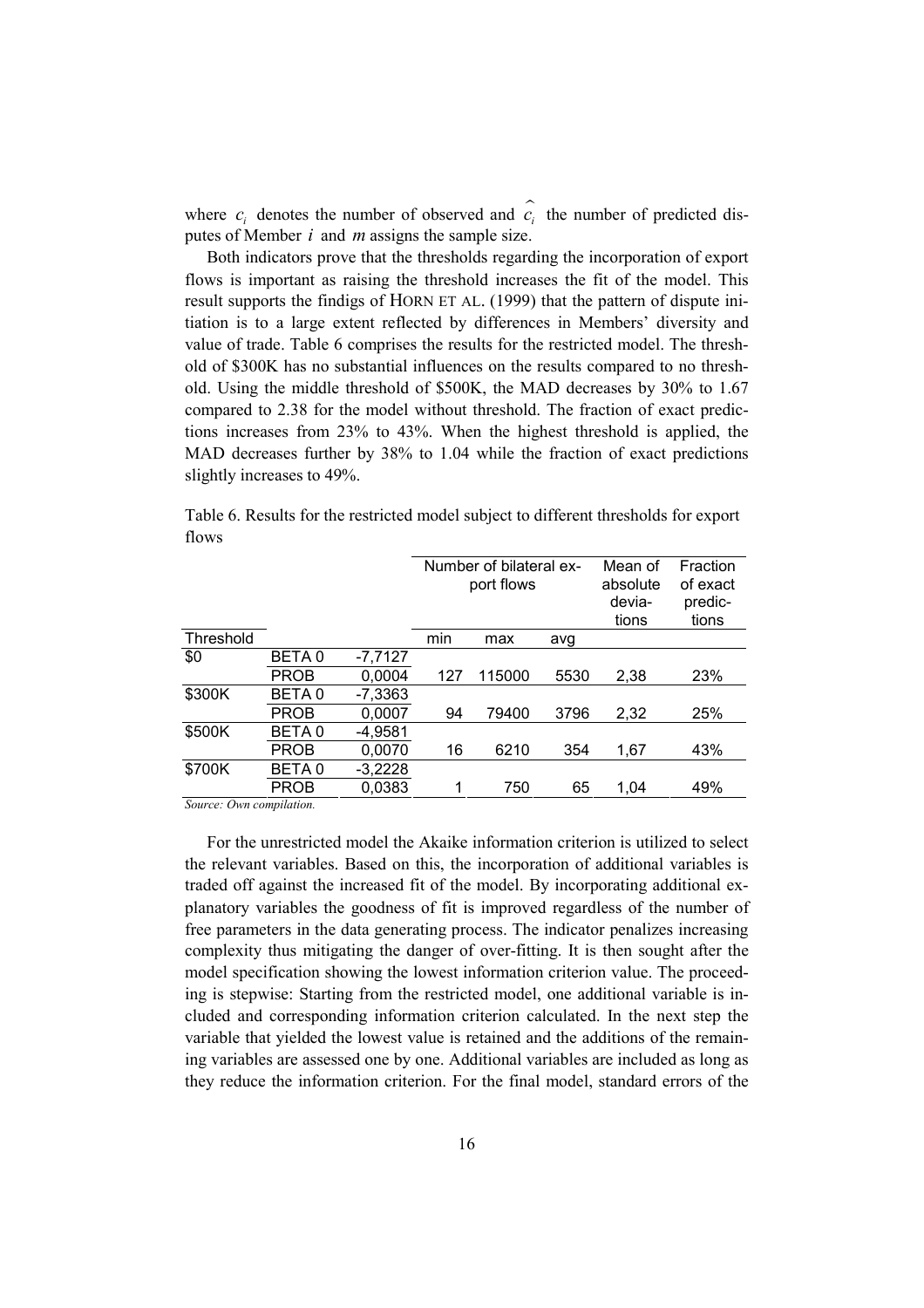coefficients are derived using the bootstrap methods. The quality of the unrestricted model is further on validated by a likelihood ratio test. In this process the logarithmic likelihood function value of the unconstrained ML estimator  $\hat{\beta}$ , is compared with the likelihood function value of the constrained ML estimator  $\hat{\beta}$ , which is obtained by maximizing the logarithmic likelihood function subject to the linear restrictions  $\widetilde{\beta_k} = 0 \forall k \neq 0$ . The LR test statistic is computed as

$$
LR = 2 \Big[ \ln L \Big( \hat{\beta} \Big| c_i, \mathbf{x}_i, n_i \Big) - \ln L \Big( \tilde{\beta} \Big| c_i, n_i \Big) \Big], \tag{10}
$$

which has a Chi-squared distribution with degrees of freedom equal to the number of imposed restrictions.<sup>9</sup>

According to this proceeding only four of the considered determinants are retained in the final model: (1) Endured protectionism, (2) Own imposed protectionism, (3) Influence of pressure groups and (4) WTO membership time result in a sufficient increase in the goodness of fit for no threshold and the thresholds \$300K. For the application of the \$500K threshold the variable Influence of pressure groups and for the highest threshold of \$700K both Influence of pressure groups and Own imposed protectionism are discarded in the selection process. Table 7 comprises the results for the selected specifications of the unrestricted model subject to different thresholds for export flows. The standard errors are given in brackets behind the respetive coefficients. All included variables show the hypothesized sign and except for the variable Influence of pressure groups, their influence is proven to be statistically significant. The variables' joint significant influence is verified by an asymptotic significance test based on the bootstrapped sampling distribution of the estimator (see EFRON AND TIBSHIRANI, 1993). Compared to the restricted model, the fraction of correct predictions are slighly higher for all thresholds. The mean absolute deviation between observed and predicted complaints decreases as well. This is mainly due to improved model behaviour for Members with a large number of observed disputes, predominantly for the EC and the U.S. Both measures show that the model amendment is much higher for the \$300K threshold and the specification without threshold.

l

<sup>&</sup>lt;sup>9</sup> Estimation, selection of variables, the likelihood ratio test and the bootstrap re-sampling and testing procedure are implemented in GAMS (General Algebraic Modeling System), see BROOKE, A., KENDRICK, D., MEERAUS, A. AND R. RAMAN (1998): GAMS – A User's Guide, GAMS Development Corporation, Washington, DC. The standard errors of the coefficients are calculated for 2000 re-sampling iterations.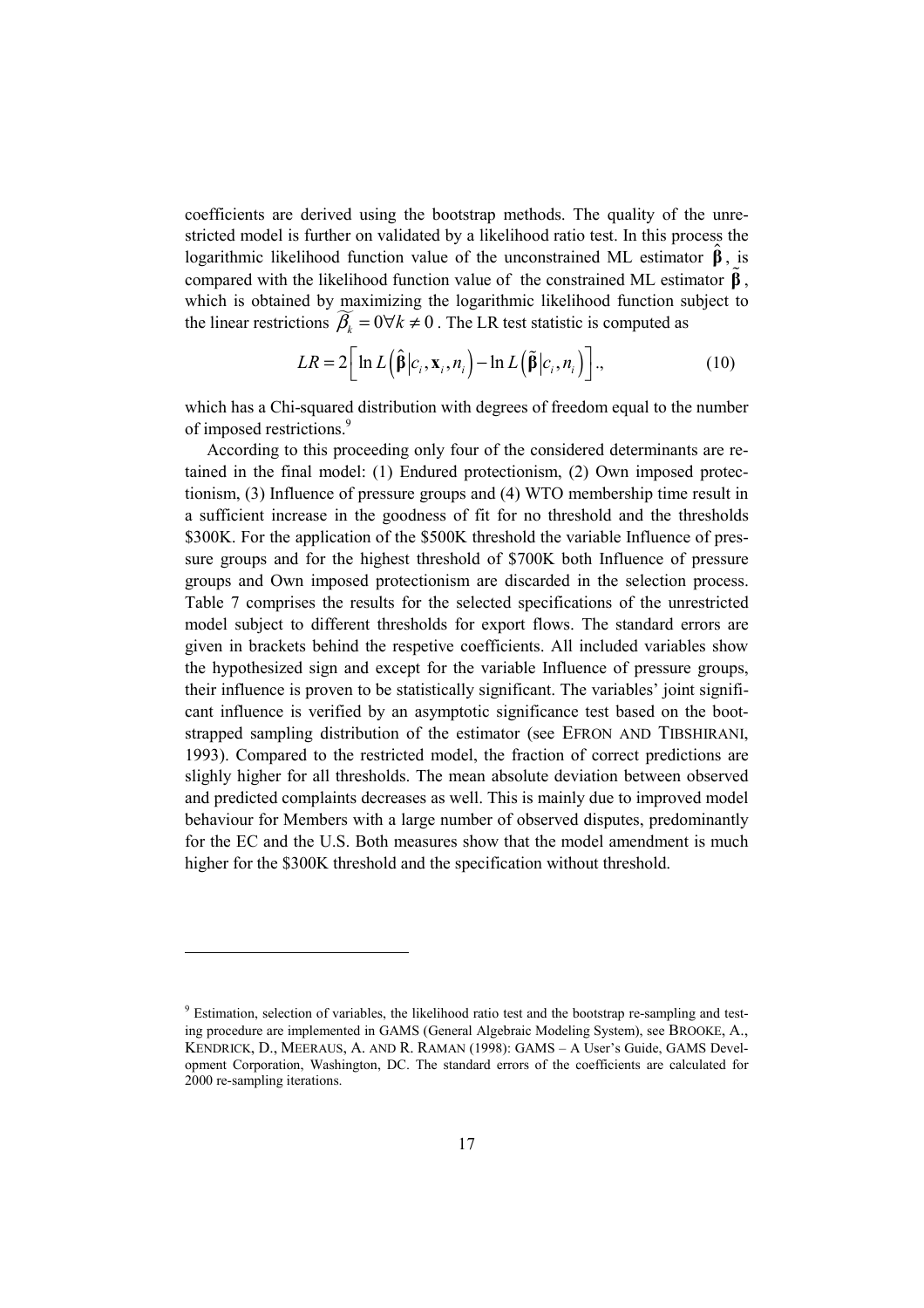Table 7. Results for unrestricted specification selections subject to different thresholds for export flows

|                                                       | Thresholds  |           |           |        |              |        |              |        |
|-------------------------------------------------------|-------------|-----------|-----------|--------|--------------|--------|--------------|--------|
| Explanatory variables                                 | \$0         |           | \$300K    |        | \$500K       |        | \$700K       |        |
| BETA0                                                 | $-9.373$    |           | $-9.363$  |        | $-9.583$     |        | $-6.585$     |        |
| Endured protectionism by                              |             |           |           |        |              |        |              |        |
| trade partner                                         | **2.113     | $(-1.27)$ | **2.394   | (1.30) | ***2.934     | (1.08) | **1.730      | (0.98) |
| Own imposed<br>protectionism                          | $***-2.030$ | (0.87)    | ***-2.465 | (0.92) | *-1.903      | (1.20) | not included |        |
| Influence of pressure                                 |             |           |           |        |              |        |              |        |
| groups                                                | 0.525       | (0.67)    | 0.655     | (0.69) | not included |        | not included |        |
| WTO membership time                                   | $*1.424$    | (0.91)    | **1.707   | (0.98) | ***4.312     | (1.64) | $*2.811$     | (2.12) |
| Mean of absolute                                      |             |           |           |        |              |        |              |        |
| deviations                                            |             | 1,66      |           | 1.45   |              | 0.98   |              | 0.94   |
| Fraction of exact                                     |             |           |           |        |              |        |              |        |
| predictions                                           |             | 34%       |           | 36%    |              | 51%    |              | 55%    |
| Level of significance for<br>likelihood ratio test on |             |           |           |        |              |        |              |        |
| model specification<br>$\cdots$                       |             | 1%        |           | 1%     |              | 1%     |              | 10%    |

*\* significant at the 10% level* 

*\*\* significant at the 5% level* 

*\*\*\* significant at the 1% level* 

*Source: Own compilation.* 

The probability to complain per export flow covers a wide range: For the specification without threshold the highest probability is 4 times, for the highest threshold it is 26 times the lowest probability. However, Member's activity in dispute initiation cannot be inferred from its probability to complain without considering the number of its export flows: Being one of the two most active users of the system, the probability to complain for the EC falls into the lower third whereas the probability of Australia, Canada and the U.S. belong to the highest for all thresholds. For the \$500K threshold the probability of the U.S. constitutes 2.76 times the EC's probability. Corresponding to their reciprocal ratio with respect to their bilateral export flows (1: 2.25) this results in 32 predicted disputes for the U.S. (but 34 actually observed) and 26 for the EC (only 24 actually observed).

The likelihood ratio test proves a significant amendment of the model based on the incorporation of the addressed determinants. For the first three thresholds the concerned variables' contribution could be substantiated at a 1% level, for the highest threshold at a 10% level of significance.

The findings of HORN ET AL. (1999) on a significant influence of legal capacity could not be supported in our analysis of food related disputes. This may be explained by the fact that legal capacity increasingly becomes an internationally tradable good such that each Member can purchase legal expertise, provided that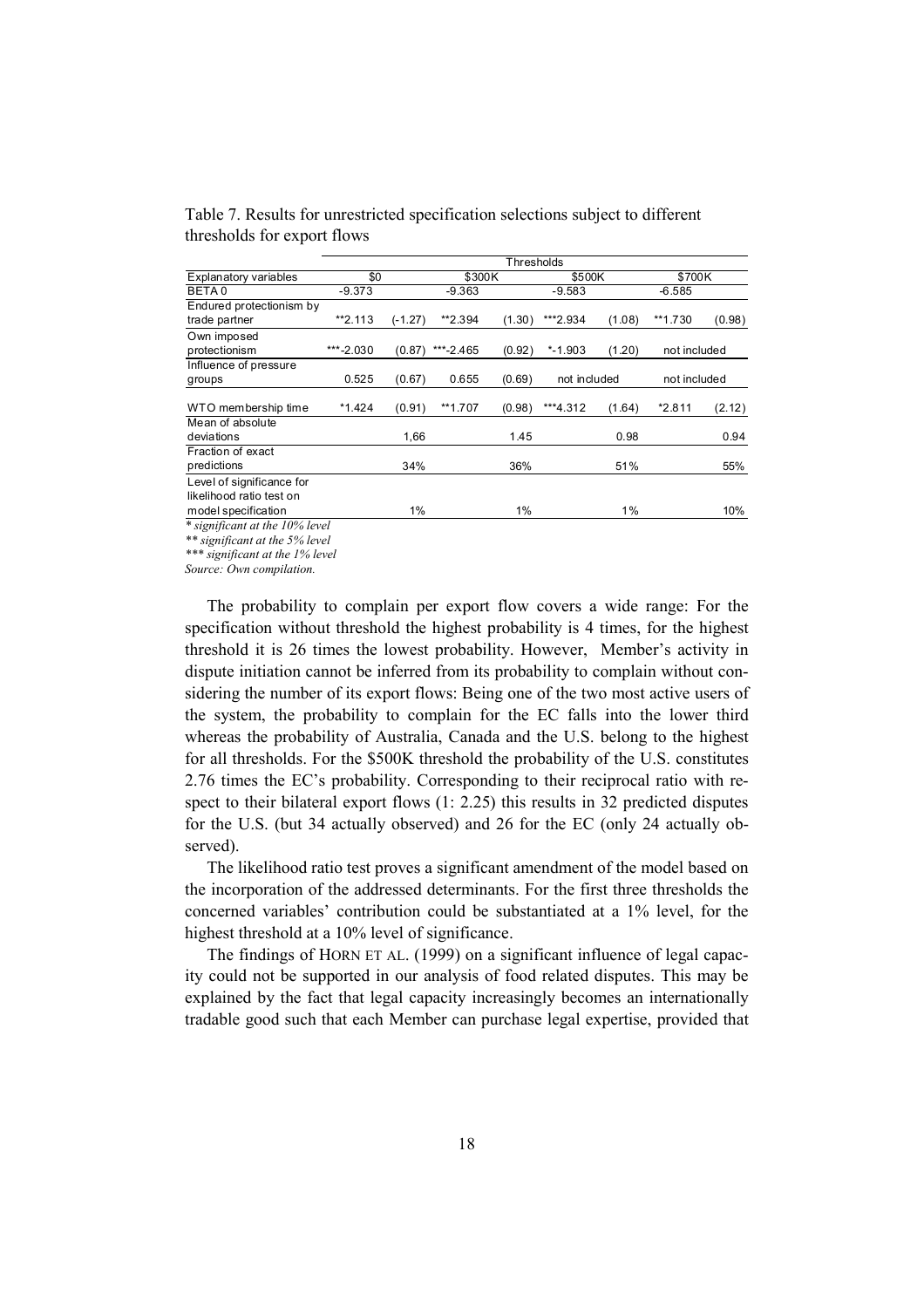it has sufficient financial resources. The Advisory Centre on WTO Law  $(ACWL)^{10}$  lists eleven law firms and four individuals on its 'Roster of External Legal Counsel'. On the other hand, the findings of BOWN (2005) with respect to the influence of monetary means is not confirmed by our results either. Therefore, it seems more likely that legal capacity and monetary means are more relevant determinants for the overall number of dispute initiations but simply less important for the variation of probabilities across countries for the smaller food sector.

The indicators on Governmental efficiency and Relevance of the agricultural sector did also not survive the variable selection process The latter might simply be a insufficient proxy for the relevance of a Member's agri-food-industry. Variables are not discarded due to multicollinearity, since the pairwise coefficient of correlation between selected and unselected variables is at most 0.34 for Legal capacity and WTO membership time.

# **6 Conclusions**

 $\overline{\phantom{a}}$ 

This paper presented an analysis of the determinants for initiating WTO disputes related to the agri-food sector. Apart from this new sectoral focus, the analysis extended the literature with a more in-depth analysis of potentially relevant determinants. The empirical model representing the number of initiated disputes by country as a sequence of Bernoulli trials – with probabilities modelled by a logistic distribution – was applied to 53 WTO Member countries.

The results show that some of the determinants relevant in previous dispute studies such as legal capacity and monetary means could not be confirmed as statistically relevant in the context of the agri-food sector. It could be shown that increasing own protectionist attitude lowers the probability to complain and the level of protection faced by a country leads to an increase as both variables prove to be statistically significant determinants of dispute initiation in the agri-food sector. At the same time, the duration of WTO membership clearly contributes to a larger likelihood to initiate a WTO dispute. Though selected for two of four possible model specifications with its expected sign, the Influence of private pressure groups does not turn out to show a significant influence. Further research should focus on the improvement of data quality to validate or disprove the findings on insignificant influences of some variables, for example the importance of the agri-food sector for the country considered. A generalisation of the model allowing to simultaneously incorporate characteristics of the defendant country

<sup>&</sup>lt;sup>10</sup> The ACWL is a WTO institution supporting developing countries with general legal advice on WTO matters and was established in 2001 at Geneva. Its "Roster of External Legal Counsel" is available at: http:// www.acwl.ch/e/tools/news\_detailsphoto\_e.aspx?id=3c188583-5884-4a1d-ae02 e65b14370cc9, 15-04-2008.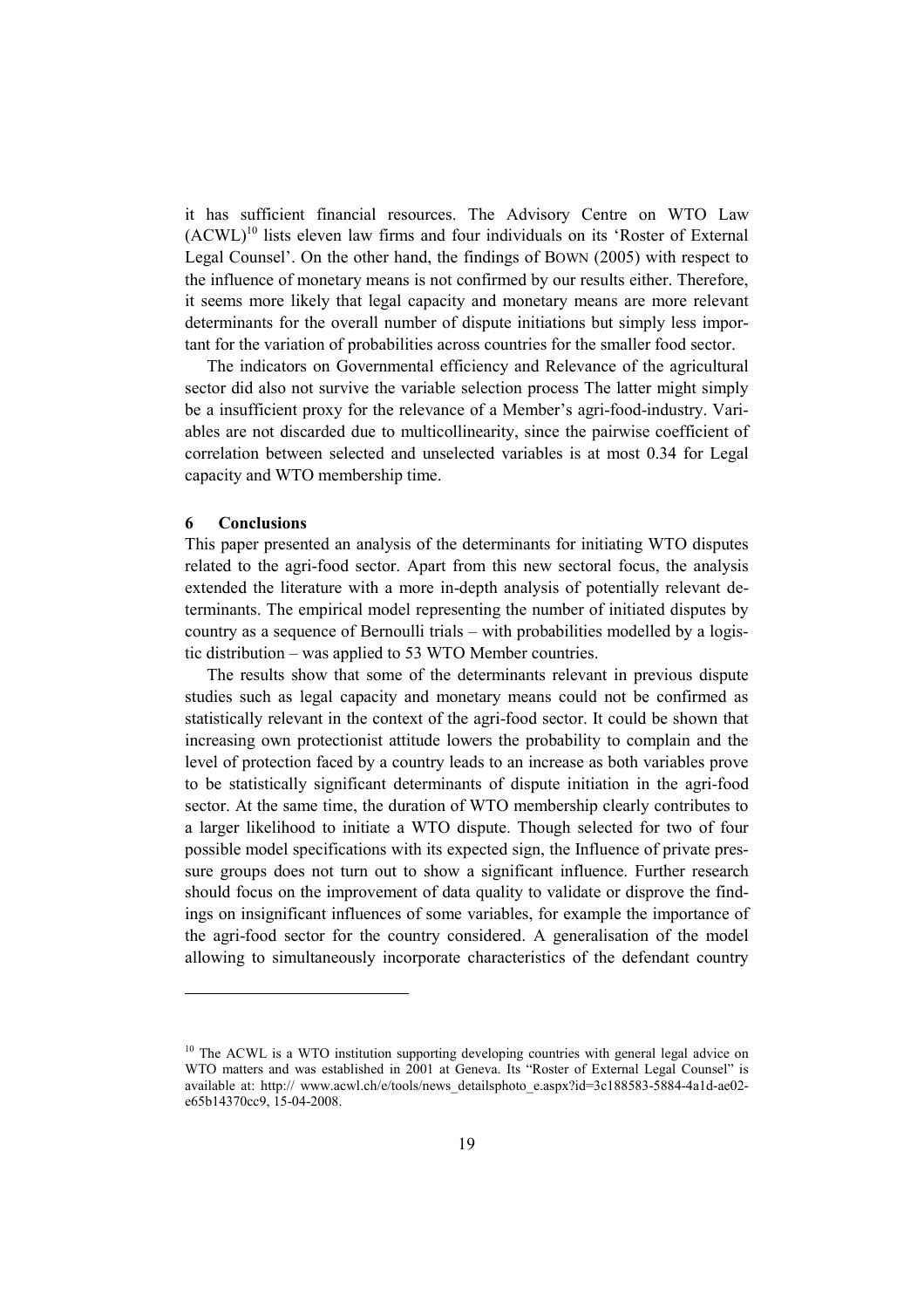would also be very useful. Currently, the implied assumption that probabilities to be a defendant is equal across all countries could only be partially mitigated by including the determinant Endured protectionism of the complaining country.

# **References**

- BAGWELL, K., STAIGER, R. W., 2000. GATT-Think. Working Paper 8005, Cambridge.
- BESSON, F., MEHDI R., 2004. Is WTO Dispute Settlement Biased Against Developing Countries? An Empirical Analysis. Paper presented at the Second International Conference on "European and International Political and Economic Affairs", Athens, Greece, May 27–29.
- BOWN, C. P., 2002. The Economics of Trade Disputes, the GATT's Article XXIII, and the WTO's Dispute Settlement Understanding. Economics and Politics: 14 (3).
- BOWN, C. P., 2004a. Developing Countries as Complainants and Defendants in GATT/WTO Trade Disputes. The World Economy 2004a: Vol. 27(1), 59-80.
- BOWN, C. P., 2004b. On the Economic Success of GATT/WTO Dispute Settlement*.* The Review of Economics and Statistics: Vol. 86(3).
- BOWN, C. P., 2004c. Trade Disputes and the Implementation of Protection under the GATT: An Empirical Assessment., Journal of International Economics 62 (2), 263-294.
- BOWN, C. P., 2004d. Trade Remedies and WTO Dispute Settlement: Why Are So Few Challenged?. Working paper, Brandeis University.
- BOWN, C. P., 2005. Participation in WTO Dispute Settlement: Complainants, Interested Parties, and Free Riders. The World Bank Economic Review 19 (2), 287-310.
- BUSCH, M. L., REINHARDT E., 2003. Developing Countries and General Agreement on Tariffs and Trade/World Trade Organization Disputes Settlement. Journal of World Trade 37 (4), 719-735.
- DAM, K. W., 1970. The GATT: Law and International Economic Organization*.* Chicago: University of Chicago Press.
- EFRON, B., TIBSHIRANI R. J., 1993. An Introduction to the Bootstrap. Chapman and Hall/CRC Press LLC, Boca Raton, 1. edition, 436 p.
- EUROCARE, 2006. Consolidating bilateral trade quantities and values for agricultural trade based on an HPD estimator. Internal working paper, Institute for Food and Resource Economics, University of Bonn.
- HOLMES, P., ROLLO, J., YOUNG A. R, 2003. Emerging Trends in WTO Dispute Settlement.
- HORN, H., MAVROIDIS, P. C., NORDSTRÖM H., 1999. Is the Use of the WTO Dispute Settlement System Biased?. CEPR Discussion paper, No 2340.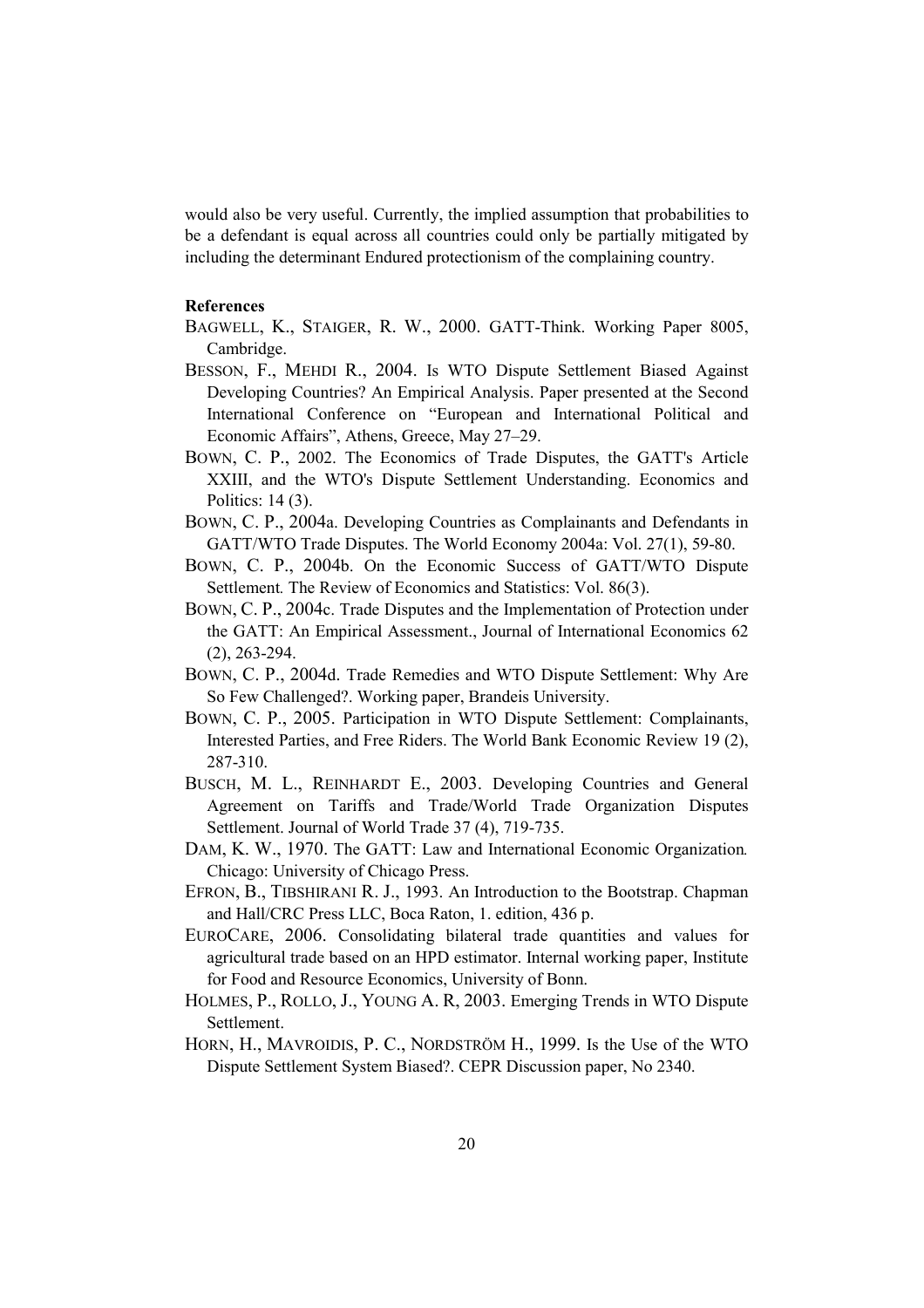- JOHNSON, H. G., 1953. Optimum Tariffs and Retaliation*.* Review of Economic Studies 1953: Vol. 21, 142-153.
- JACKSON, J.H., 1997. The World Trading System: Law and Policy of International Economic Relations. 2. edition, Cambridge, M.A.: MIT Press, 453p.
- KAUFMANN, D., 2004. Corruption, Governance and Security: Challenges for the Rich Countries and the World. in World Bank Group, ed., Global Competitiveness Report 2004/2005.
- KEE, H. L., NICITA A., OLARREAGA M., 2006. Estimating Trade Restrictiveness Indices. World Bank Policy Research Working Paper No 3840, 36p.
- KENNAN, J., RIEZMAN R., 1988. Do Big Countries Win Tariff Wars?. International Economic Review: 29 (1), 81-85.
- NORDSTRÖM, H., 2005. The Cost of WTO Litigation, Legal Aid and Small Claim Procedures. Stockholm.
- PETERSMANN, E.U., 1997. The GATT/WTO Dispute Settlement System: International Law, International Organizations and Dispute Settlement. London: Kluwer Law International, 368p.
- PETERSMANN, E. U., 2003. WTO Negotiators Meet Academics: The Negotiations on Improvements of the WTO Dispute Settlement System. Journal of International Economic Law 6 (1), 237-250.
- SHAFFER, G., 2003a. How to Make the WTO Dispute Settlement System Work for Developing Countries. in: Towards a Development-Supportive Dispute Settlement System in the WTO, ICTSD, Geneva.
- SHAFFER, G., 2003b. Defending Interests Public-Private Partnerships in WTO Litigation. Brookings Institution Press, Washington, D.C., 227p.
- TREBILCOCK, M., HOWSE R., 1999. The Regulation of International Trade. 2. edition, London: Routledge, 612p.
- UNITED NATIONS CONFERENCE ON TRADE AND DEVELOPMENT, 2002. UNCTAD Handbook of Statistics. New York and Geneva, 439p.
- UNITED NATIONS CONFERENCE ON TRADE AND DEVELOPMENT, 2003. UNCTAD Handbook of Statistics. New York and Geneva, 449p.
- UNITED NATIONS, 2004. Missions Permanentes Auprès Des Nations Unies À Gèneve. Directory service and telephone directory of the United Nations, No. 94.
- UNITED NATIONS, 2008. Standard country or Area Codes for Statistical Use. Series M, No. 49, Rev. 4 (United Nations publication, Sales No. M.98.XVII.9), http://unstats.un.org/unsd/methods/m49/m49regin.htm, 2008- 04-09.